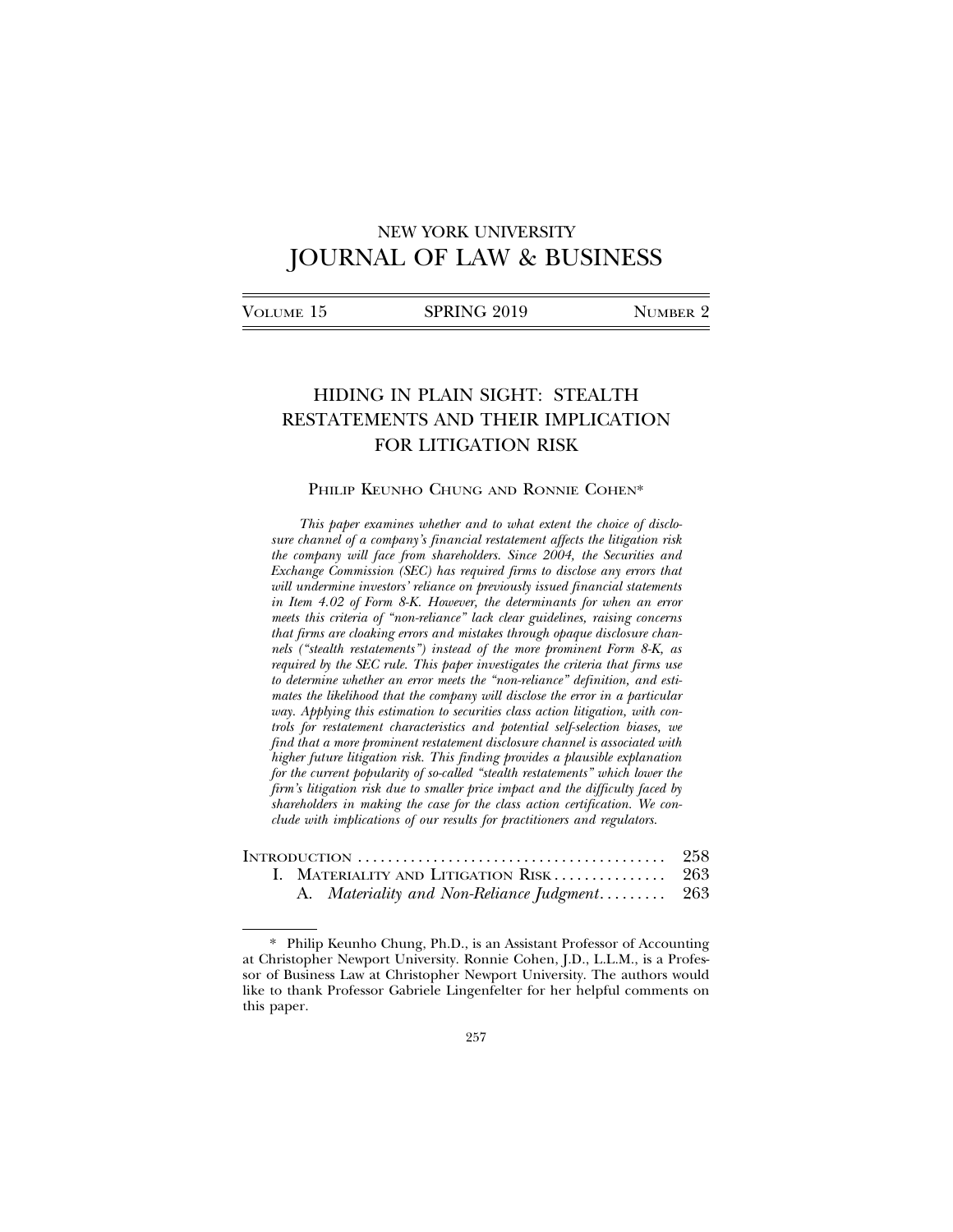#### 258 *NYU JOURNAL OF LAW & BUSINESS* [Vol. 15:257

|    | B. 4.02–8K Restatement Requirement               | 265 |
|----|--------------------------------------------------|-----|
|    | C. Price Impact and Litigation Risk              | 268 |
|    |                                                  | 270 |
| Н. | DATA AND RESEARCH DESIGN                         | 271 |
|    |                                                  | 271 |
|    | B. Non-Reliance Judgment Criteria                | 275 |
|    | C. Model Specification for Determinants of Non-  |     |
|    | Reliance Judgment                                | 277 |
|    | D. Model Specification for Hypothesis Test       | 278 |
| Ш  | ANALYSIS OF RESULTS                              | 279 |
|    | A. Test of Determinants of Non-Reliance Judgment | 279 |
|    |                                                  | 281 |
|    |                                                  | 283 |
|    |                                                  |     |

#### **INTRODUCTION**

The starting point for securities fraud litigation under Rule 10b-51—promulgated by the SEC pursuant to the 1934 Exchange  $Act^2$ —is an allegation by plaintiff that the defendant company misstated or omitted a material fact.3 Misstatements may be related to a company's financial statements, $4$  or any other significant matters such as a possible merger<sup>5</sup> or re-

5. For example, in *In re Sprint Corporation Securities Litigation*, plaintiffs allege that Sprint and WorldCom defendants perpetrated a fraud on the

<sup>1. 17</sup> C.F.R. § 240.10b-5 (2018).

<sup>2.</sup> Securities Exchange Act of 1934 § 10b, 15 U.S.C. § 78j (2018).

<sup>3.</sup> The complete elements that plaintiffs are required to prove in a case under SEC Rule 10b-5 can be found in *Dura Pharmaceuticals, Inc v. Broudo*:

In cases involving publicly traded securities and purchases or sales in public securities markets, the action's basic elements include: (1) a material misrepresentation (or omission), (2) scienter, i.e., a wrongful state of mind, (3) a connection with the purchase or sale of a security, (4) reliance, often referred to in cases involving public securities markets (fraud-on-the-market cases) as transaction causation, (5) economic loss, and (6) loss causation, i.e., a causal connection between the material misrepresentation and the loss.

<sup>544</sup> U.S. 336, 341–42 (2005) (internal citations omitted).

<sup>4.</sup> For example, in *In re Burlington Coat Factory Securities Litigation*, the complaint made five allegations of misstatements in the company's financial statements: "(1) that BCF overstated certain quarterly earnings reports; (2) that BCF wrongfully failed to disclose the receipt of certain reduced discounts on purchases; (3) that BCF misrepresented the sales attributable to the 53rd week of 1993; and (4) & (5) that BCF made certain forward-looking statements without a reasonable basis." 114 F.3d 1410, 1418–19 (3d Cir. 1997).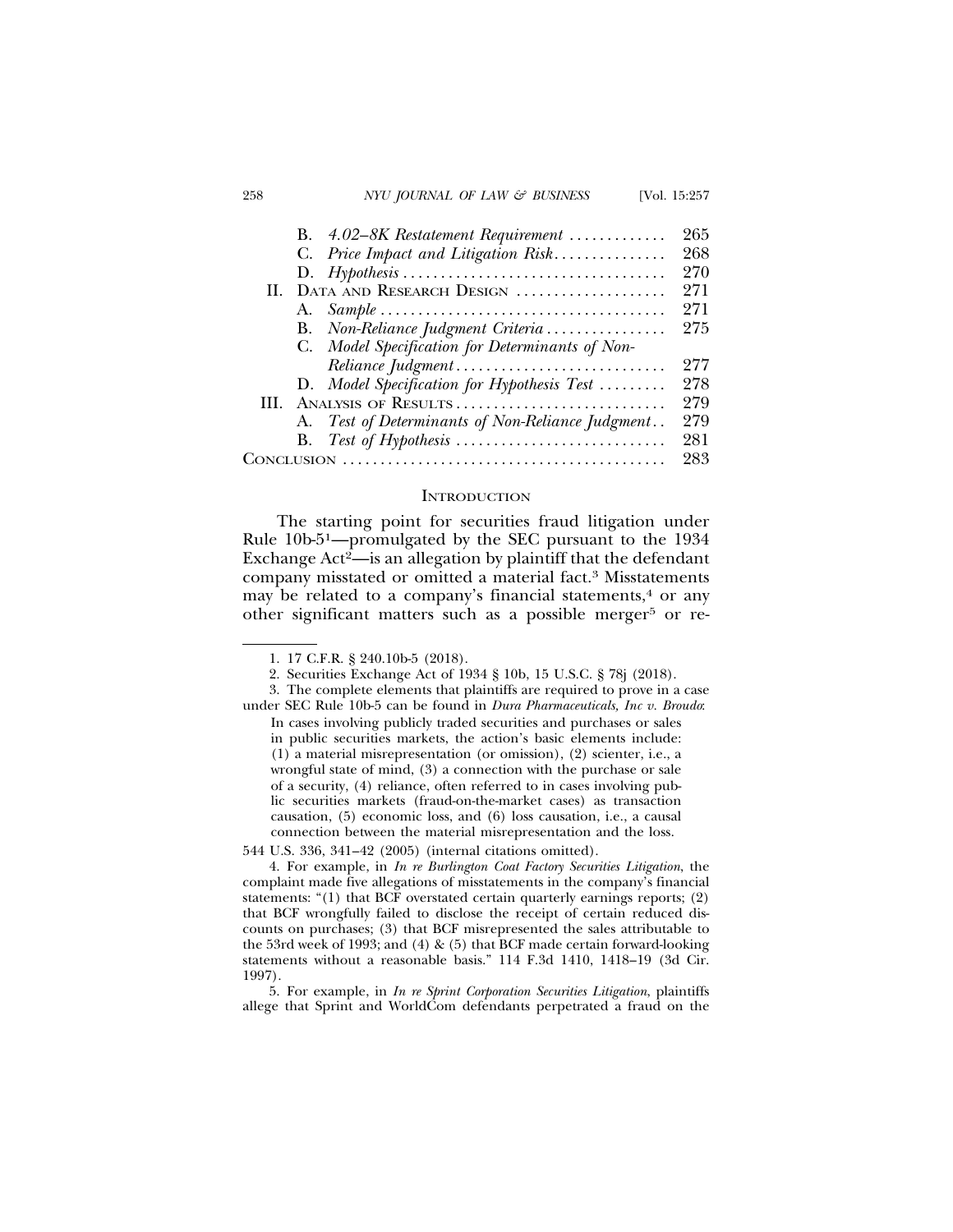search and development information.<sup>6</sup> As there are many types of misstatements, there are many ways in which the truth can bring the misstatement to light, including a subsequent corrective disclosure by the companies themselves. This article addresses misstatements and omissions in financial statements.

Firms have to restate their prior financial statements when they find material errors.7 For example, if the earnings were materially misstated because of an error in a prior calculation or estimation method, the firm is required to restate its prior financial statements. There exist two restatement approaches: restatement with and without Form 8-K disclosure. Different disclosure channels for the restatement or correction of financial statements may elicit different stock market responses and thus, the disclosure channel choice can have a substantial effect on the company's litigation risk. This paper investigates whether different disclosure channels have different effects on future securities class action litigation risk.

In response to the "real-time issuer disclosure" mandate of Section 409 of the Sarbanes–Oxley Act of 2002,8 the SEC issued a release mandating additional Form 8-K disclosures

market in an attempt to gain shareholder approval of the merger, despite the fact that the merger was destined from the beginning to fail. 232 F. Supp. 2d 1193, 1202 (D. Kan. 2002).

<sup>6.</sup> For example, in *Dura Pharmaceuticals, Inc v. Broudo*, the company falsely stated that the corporation's pharmaceutical spray device would receive federal approval. 544 U.S*.* at 339.

<sup>7.</sup> Such errors may include "[a]n error in recognition, measurement, presentation, or disclosure in financial statements resulting from mathematical mistakes, mistakes in the application of generally accepted accounting principles (GAAP), or oversight or misuse of facts that existed at the time the financial statements were prepared." ACCOUNTING STANDARDS CODIFICA-TION § 250-10-20 (Fin. Accounting Standards Bd. 2009). As for a materiality determination, the Federal Accounting Standards Board ("FASB") notes that:

<sup>[</sup>F]or the purpose of reporting the correction of an error, amounts shall be related to the estimated income for the full fiscal year and also to the effect on the trend of earnings. Changes that are material with respect to an interim period but not material with respect to the estimated income for the full fiscal year or to the trend of earnings shall be separately disclosed in the interim period.

*Id.* § 250-10-45-27.

<sup>8.</sup> Sarbanes–Oxley Act of 2002, Pub. L. No. 107-204, § 409, 15 U.S.C. § 7201 (2002).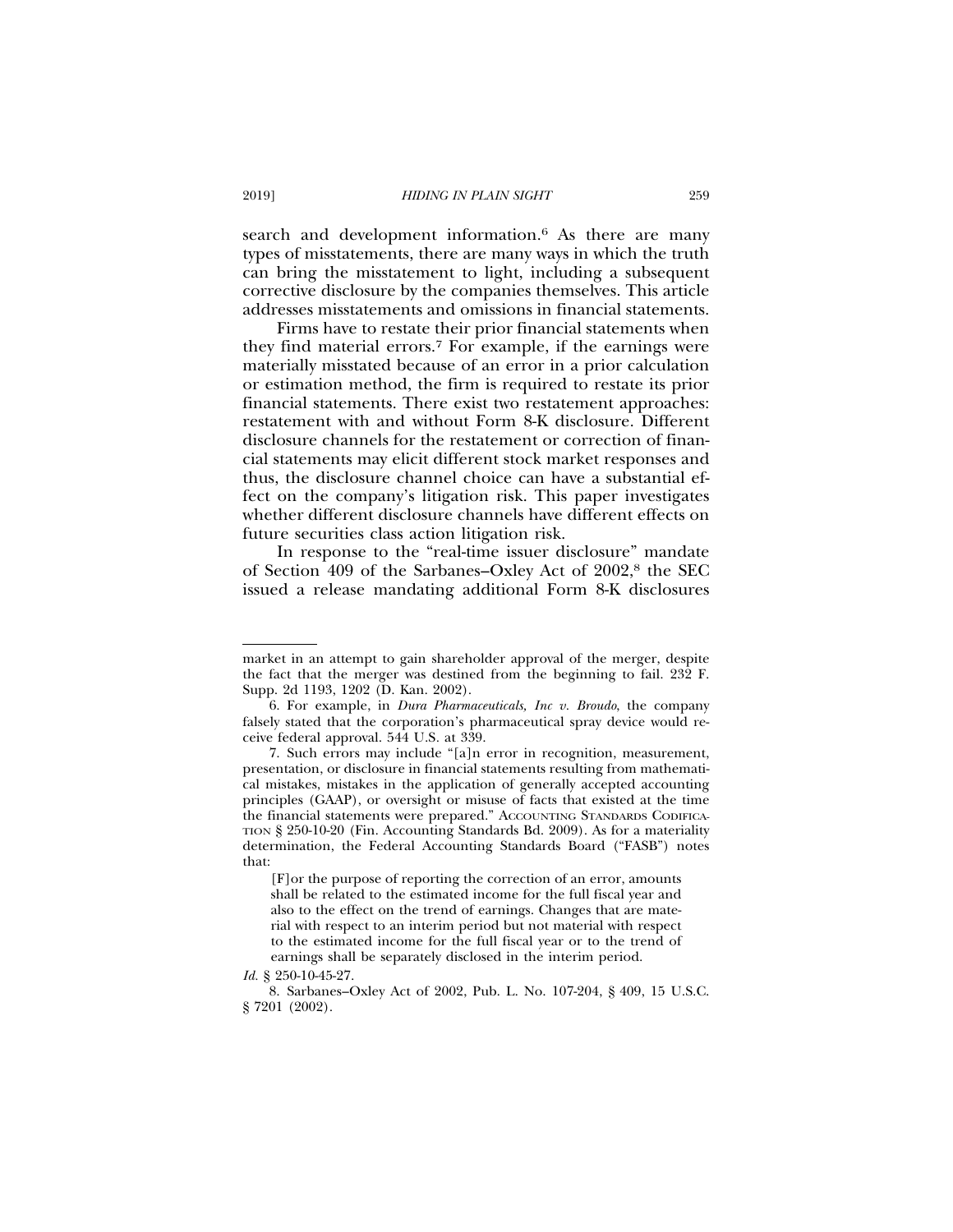and accelerating of filing date (the "Final Rule")<sup>9</sup> in August 2004.10 The Final Rule requires all of the following to be disclosed: (1) entry into a material definitive agreement not made in the regular course of business; (2) termination of a material definitive agreement not made in the regular course of business; (3) formation of a material direct financial obligation or an obligation under an off-balance sheet arrangement; (4) events that accelerate or increase a direct financial commitment or an off-balance sheet obligation when the consequences are material; (5) decisions to exit a business or dispose of a material asset and the associated costs; (6) a company's conclusion that a material asset impairment charge will be required under generally accepted accounting practices; (7) notice from a national securities exchange or national securities association concerning delisting or failure to satisfy a continued listing rule or standard or a transfer of listing; and, in particular, (8) the conclusion by the company, or any notification from the company's independent accountants, that the public should no longer rely on previously issued financial statements, or on any interim review, because of an error in any of those statements.11

The Final Rule requires a firm to disclose any error in Item 4.02 of Form 8-K within four business days of a triggering event,12 defined as the date when the firm or its auditor con-

<sup>9.</sup> Final Rule: Additional Form 8-K Disclosure Requirements and Acceleration of Filing Date, Exchange Act Release No. 33-8400, 69 Fed. Reg. 15,594 (Mar. 16, 2004) [hereinafter Final Rule on Form 8-K].

<sup>10.</sup> For a discussion of the efficacy of the 8-K disclosure requirements prior to adoption of the Final Rule in 2004, see Jennifer B. Lawrence & Jackson W. Prentice, *The SEC Form 8-K: Full Disclosure of Fully Diluted? The Question for Improved Financial Market Transparency*, 41 WAKE FOREST L. REV. 913 (2006).

<sup>11.</sup> *See* Final Rule on Form 8-K, *supra* note 9.

<sup>12.</sup> Item 4.02 stipulates the requirements for non-reliance on previous issued financial statements or a related audit report or completed interim review:

<sup>(</sup>a) If the registrant's board of directors, a committee of the board of directors or the officer or officers of the registrant authorized to take such action if board action is not required, concludes that any previously issued financial statements, covering one or more years or interim periods for which the registrant is required to provide financial statements under Regulation S-X (17 CFR 210) or Regulation S-B (17 CFR 228), should no longer be relied upon because of an error in such financial statements as addressed in Accounting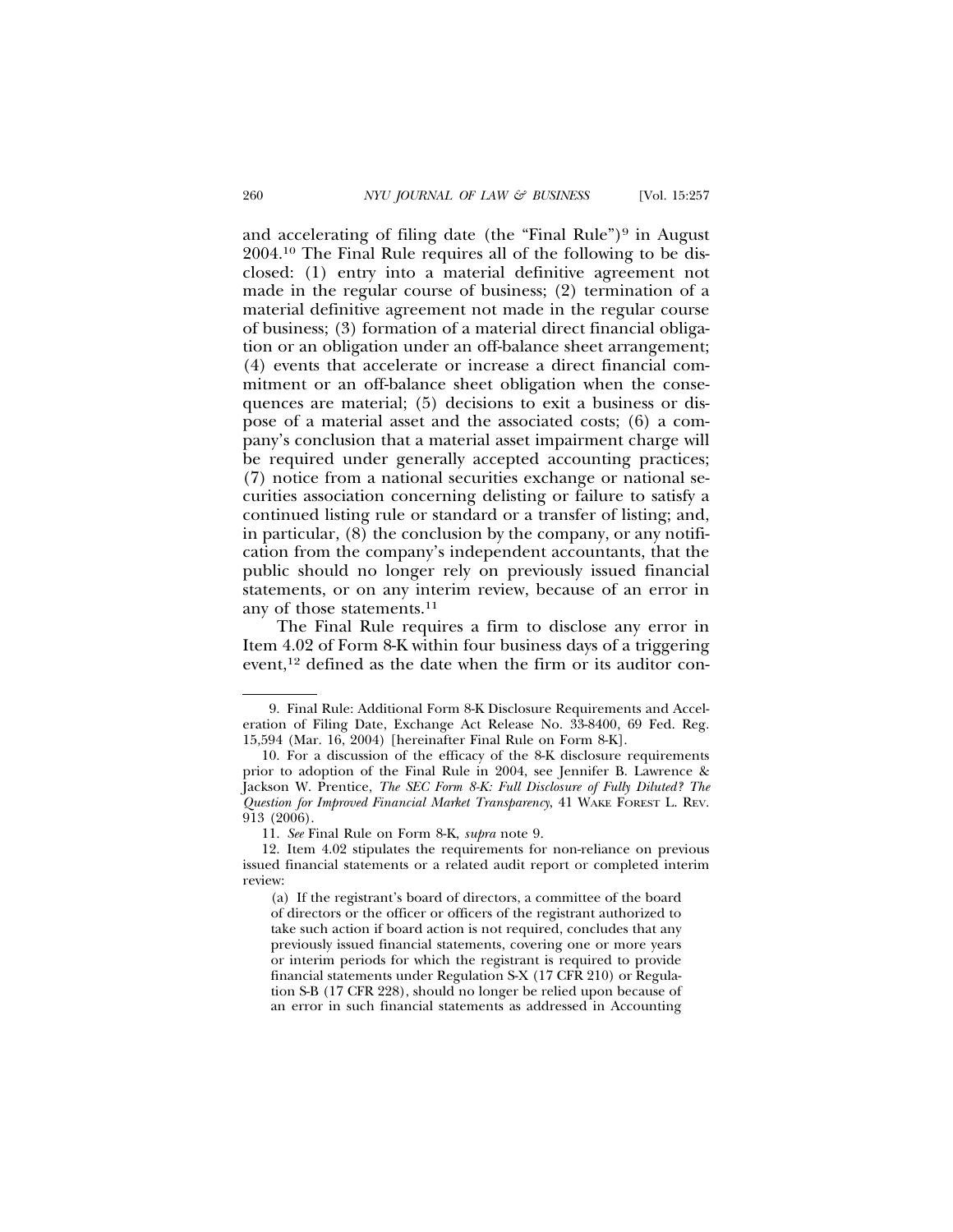cludes that the previously issued financial statements "no longer should be relied upon because of an error in such financial statements."13 That is, if a restatement renders the firm's previously issued financial statements unreliable, the firm must disclose the restatement under Item 4.02 of Form 8- K ("4.02–8K restatements").

4.02–8K restatement disclosure was introduced by the SEC with the intent of enhancing market efficiency by improving the prominence and timeliness of disclosures of "unquestionably or presumptively material events that must be disclosed currently."14 Firms are not required to use 4.02–8K restatements if they conclude that errors in the previously issued financial statements do not undermine investors' reliance on these financial statements.

(2) a brief description of the facts underlying the conclusion to the extent known to the registrant at the time of filing; and

14. *Id.* at 15,594–95.

Principles Board Opinion No. 20, as may be modified, supplemented or succeeded, disclose the following information:

<sup>(1)</sup> the date of the conclusion regarding the non-reliance and an identification of the financial statements and years or periods covered that should no longer be relied upon;

<sup>(3)</sup> a statement of whether the audit committee, or the board of directors in the absence of an audit committee, or authorized officer or officers, discussed with the registrant's independent accountant the matters disclosed in the filing pursuant to this Item  $4.02(a)$ .

<sup>(</sup>b) If the registrant is advised by, or receives notice from, its independent accountant that disclosure should be made or action should be taken to prevent future reliance on a previously issued audit report or completed interim review related to previously issued financial statements, disclose the following information:

<sup>(1)</sup> the date on which the registrant was so advised or notified; (2) identification of the financial statements that should no

longer be relied upon;

<sup>(3)</sup> a brief description of the information provided by the accountant; and

<sup>(4)</sup> a statement of whether the audit committee, or the board of directors in the absence of an audit committee, or authorized officer or officers, discussed with the independent accountant the matters disclosed in the filing pursuant to this Item  $4.02(b)$ .

*Id.* at 15,603.

<sup>13.</sup> *Id.* at 15,604.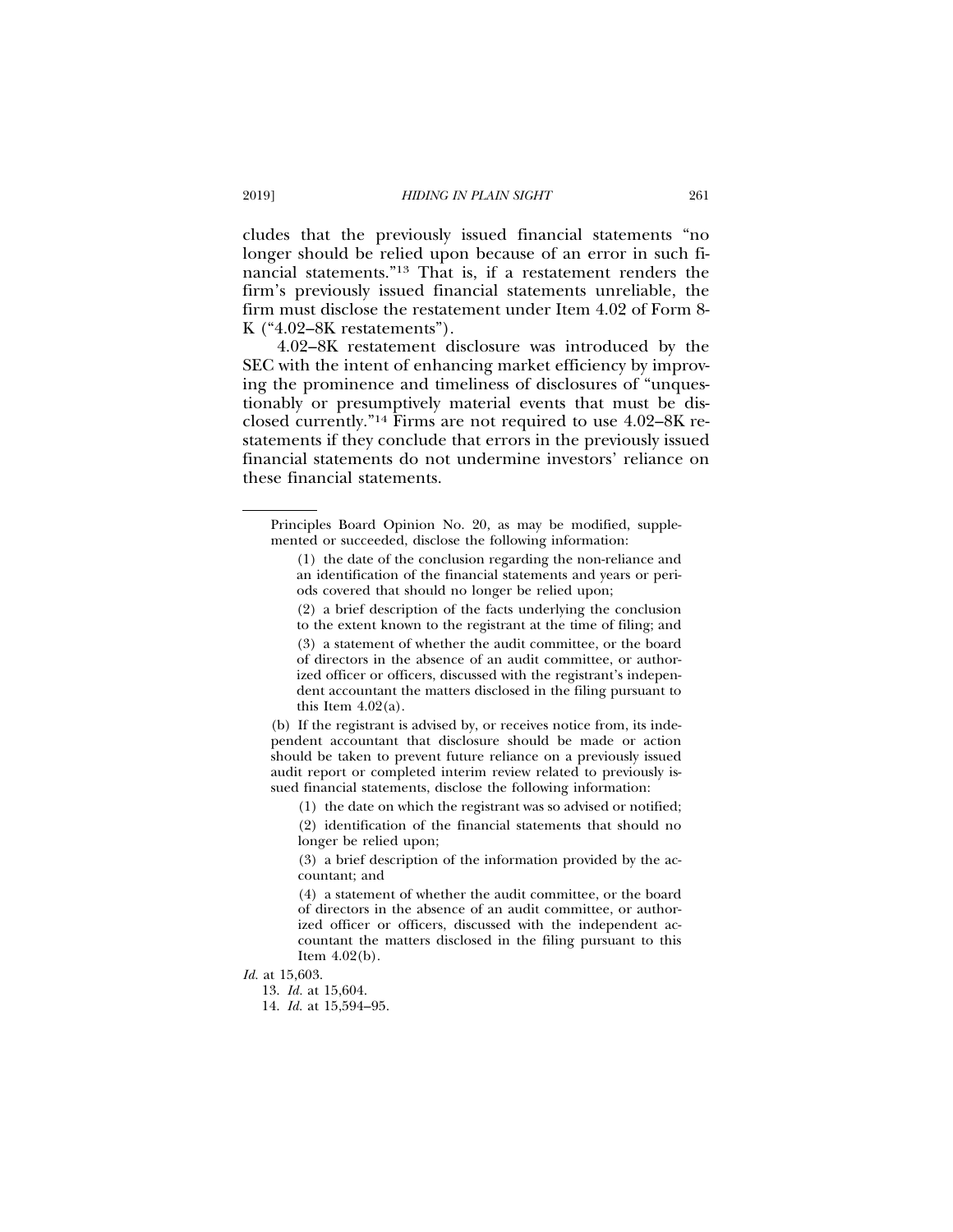However, the absence of bright-line guidance as to what constitutes the non-reliance judgment results in diverse interpretations and applications of this disclosure regulation, raising the concern that firms are opportunistically applying the disclosure regulation to keep their errors and mistakes "under the [regulatory] radar."15 According to Susan Scholz, firms are increasingly restating their previous financial statements directly through periodic filings (10-K or 10-Q) or amended filings (10-K/A or 10-Q/A) without filing a Form 8-K first.<sup>16</sup> This approach is referred to as a "stealth restatement"17 because rather than a stand-alone, very prominent disclosure of a material misstatement, the firm includes the restatement in its regular filings as simply one amongst many other items.

A "stealth restatement" may well be an indication that management not only was aware of the material error in previous financial statements, but intentionally chose to disregard the Form 8-K disclosure requirement in an attempt to hide the error from investors. This argument has great implications for securities fraud suits because evidence of the intent to deceive—the "scienter"18—is one of the most difficult elements to prove in a securities fraud case.<sup>19</sup>

<sup>15.</sup> Linda A. Myers, Susan Scholz & Nathan Y. Sharp, Restating Under the Radar? Determinants of Restatement Disclosure Choices and the Related Market Reactions (Apr. 1, 2013) (unpublished comment based on Nathan Sharp's dissertation, University of Texas), https://papers.ssrn.com/sol3/pa pers.cfm?abstract\_id=1309786 (arguing that some firms continue to disclose severe restatements in the most obscure disclosure channel, i.e., in regular periodic filings to the SEC (10-K or 10-Q)).

<sup>16.</sup> Susan Scholz, *Financial Restatement Trends in the United States: 2003–2012*, CTR. FOR AUDIT QUALITY (July 24, 2014), http://www.thecaq .org/reports-and-publications/financial-restatement-trends-in-the-unitedstates-2003-2012.

<sup>17.</sup> We term these kinds of restatements as non 4.02–8K restatements. Such restatements are also known as "stealth restatements," "revision restatements," or "non 4.02 restatements."

<sup>18.</sup> Scienter means "knowingly." The term is frequently used to signify the defendant's guilty knowledge, or, in the context of securities fraud, means "a mental state consisting in an intent to deceive, manipulate, or defraud." *Scienter,* BLACK'S LAW DICTIONARY (10th ed. 2014).

<sup>19.</sup> *In re* PDI Sec. Litig., 2006 U.S. Dist. LEXIS 80142 (D.N.J. 2006).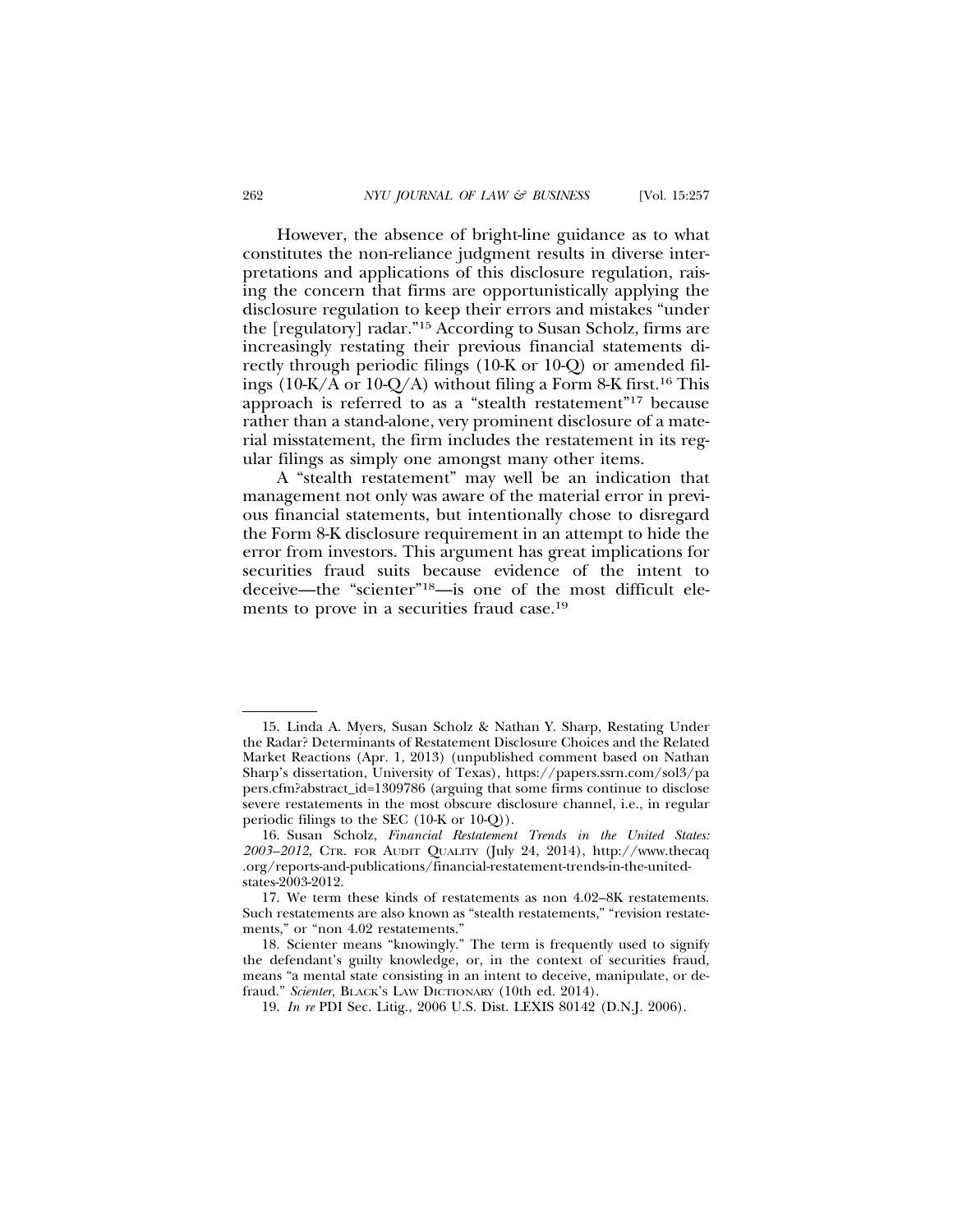#### I.

# MATERIALITY AND LITIGATION RISK

# A. *Materiality and Non-Reliance Judgment*

The seminal case for defining materiality in securities law is *TSC Industries v. Northway*, 20 in which the Supreme Court stated that a fact is material if there is a "substantial likelihood that disclosure of the omitted fact would have been viewed by the reasonable investor of having significantly altered the 'total mix' of information made available."21 This definition has been adopted by the SEC in SEC Staff Accounting Bulletin ("SAB") No. 99 (1999), which defines a matter as material "if there is a substantial likelihood that a reasonable person would consider it important."22 Federal Accounting Standards Board ("FASB") defines materiality as "the magnitude of an omission or misstatement of accounting information that, in the light of surrounding circumstances, makes it probable that the judgment of a reasonable person relying on the information would have been changed or influenced by the omission or misstatement."23 The FASB said the definition under Concepts No. 2 is consistent with the definition used by the SEC, the Public Company Accounting Oversight Board ("PCAOB"), and the American Institute of Certified Public Accountants ("AICPA").24 Although these definitions are similar, no clear threshold exists for the determination of a distinction between immaterial and material issues. In practice, however, a "five

<sup>20.</sup> TSC Indus., Inc., v. Northway, 426 U.S. 438 (1976).

<sup>21.</sup> *Id*. at 449.

<sup>22.</sup> SEC Staff Accounting Bulletin No. 99, 64 Fed. Reg. 45,150 (Aug. 12, 1999).

<sup>23.</sup> FIN. ACCOUNTING STANDARDS BD., STATEMENT OF FINANCIAL ACCOUNT-ING CONCEPTS NO. 2 — QUALITATIVE CHARACTERISTICS OF ACCOUNTING INFOR-MATION (1980). This Concepts Statement was superseded in 2010 by FIN. ACCOUNTING STANDARDS BD., STATEMENT OF FINANCIAL ACCOUNTING CON-CEPTS No. 8 (2010); however, in 2017, FASB amended the definition of materiality with language similar to that of the definition in FASB's Concepts Statement No. 2. *See Financial Accounting Standards Board Tentative Board Decisions*, FIN. ACCOUNTING STANDARDS BD. (Nov. 8, 2017), https://www.fasb .org/jsp/FASB/FASBContent\_C/ActionAlertPage&cid=1176169442224&rss  $=1$ .

<sup>24.</sup> Gregory Pun*, US Corporate Law News: FASB Drops Plan to Conform US-GAAP Definition of Materiality to Judicial Definition* (Nov. 26, 2017), https:// www.withersworldwide.com/en-gb/fasb-drops-plan-to-conform-us-gaap-defi nition-of-materiality-to-judicial-definition.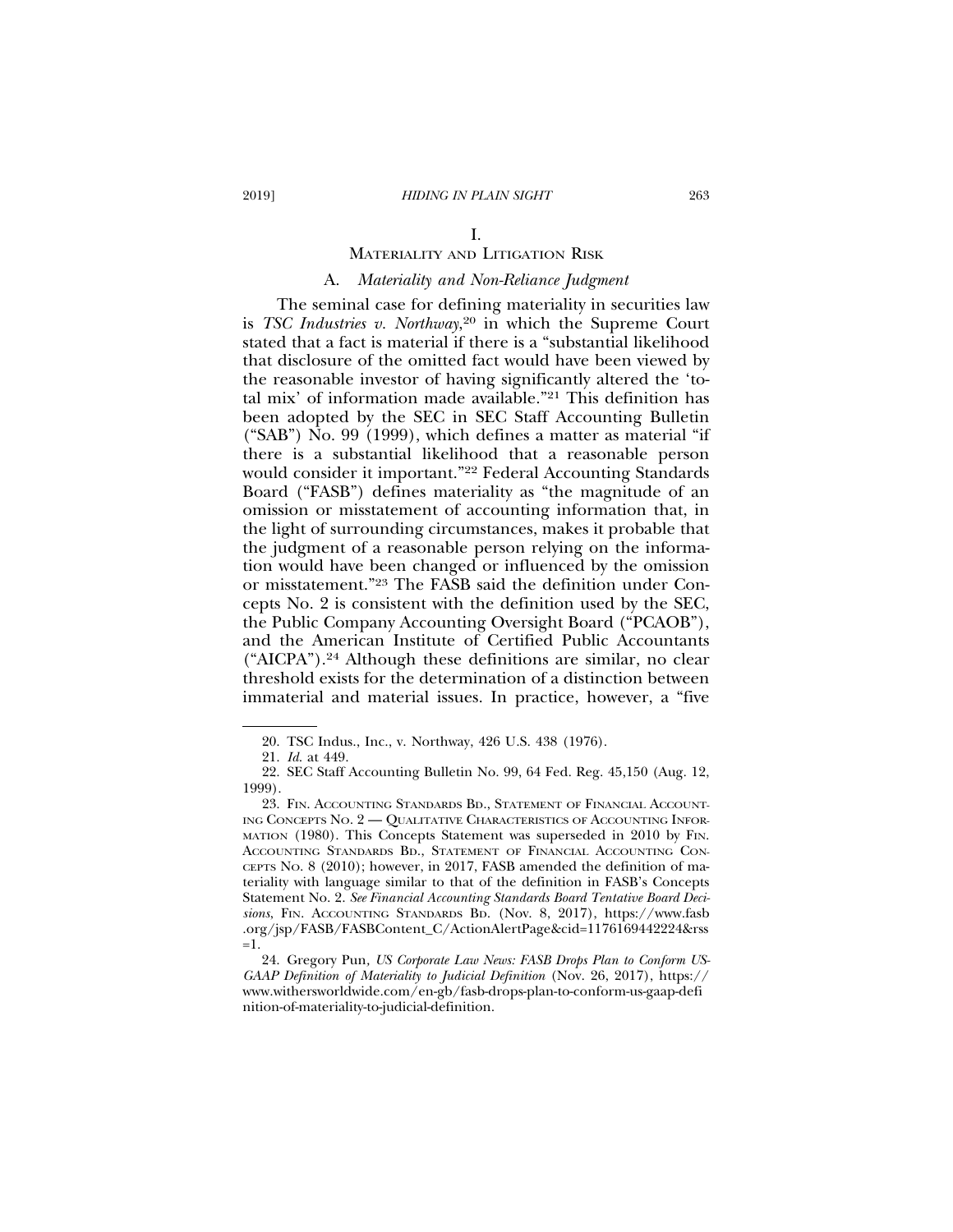percent of income" threshold is widely acknowledged as a "rule of thumb" benchmark25 for the materiality threshold in literature and practice. While this threshold is recognized as a starting point, the SEC warns that "quantifying, in percentage terms, the magnitude of a misstatement is only the beginning of an analysis of materiality; it cannot appropriately be used as a substitute for a full analysis of all relevant considerations."26 Thus, courts make materiality determinations on a case-by-case basis.27

According to the SEC, the two main objectives of securities law are to insure "that investors receive financial and other significant information concerning securities being offered for public sale," and to "prohibit deceit, misrepresentations, and other fraud in the sale of securities."28 In keeping with its reliance on disclosure as a primary means of investor protection, the SEC amended Form 8-K disclosure requirements in 2004 "to provide investors with better and faster disclosure of important corporate events" by expanding the number of Form 8-K items and by shortening the filing deadline for most items to four business days following a triggering event.29 Specifically, the SEC clarifies the purpose of 2004 amendment as follows:

The limited number of Form 8-K disclosure items permitted a public company to delay disclosure of many significant events until the due date for its next periodic report. During such a delay, the market was unable to assimilate such undisclosed information

<sup>25.</sup> SEC Staff Accounting Bulletin No. 99, *supra* note 22, at 45,151 ("The use of a percentage as a numerical threshold, such as 5%, may provide the basis for a preliminary assumption that—without considering all relevant circumstances—a deviation of less than the specified percentage with respect to a particular item on the registrant's financial statements is unlikely to be material. The staff has no objection to such a 'rule of thumb' as an initial step in assessing materiality."). *See also* James J. Park, *Assessing the Materiality of Financial Misstatements*, 34 IOWA J. CORP. L. 513, 517 (2009).

<sup>26.</sup> SEC Staff Accounting Bulletin No. 99, *supra* note 22, at 45,151 ("But quantifying, in percentage terms, the magnitude of a misstatement is only the beginning of an analysis of materiality; it cannot appropriately be used as a substitute for a full analysis of all relevant considerations.").

<sup>27.</sup> *See* Basic, Inc. v. Levinson, 485 U.S. 224, 250 (1988).

<sup>28.</sup> *The Laws That Govern the Securities Industry*, SEC. & EXCH. COMM'N (Oct. 1, 2013), https://www.sec.gov/about/laws.shtml.

<sup>29.</sup> Final Rule on Form 8-K, *supra* note 9.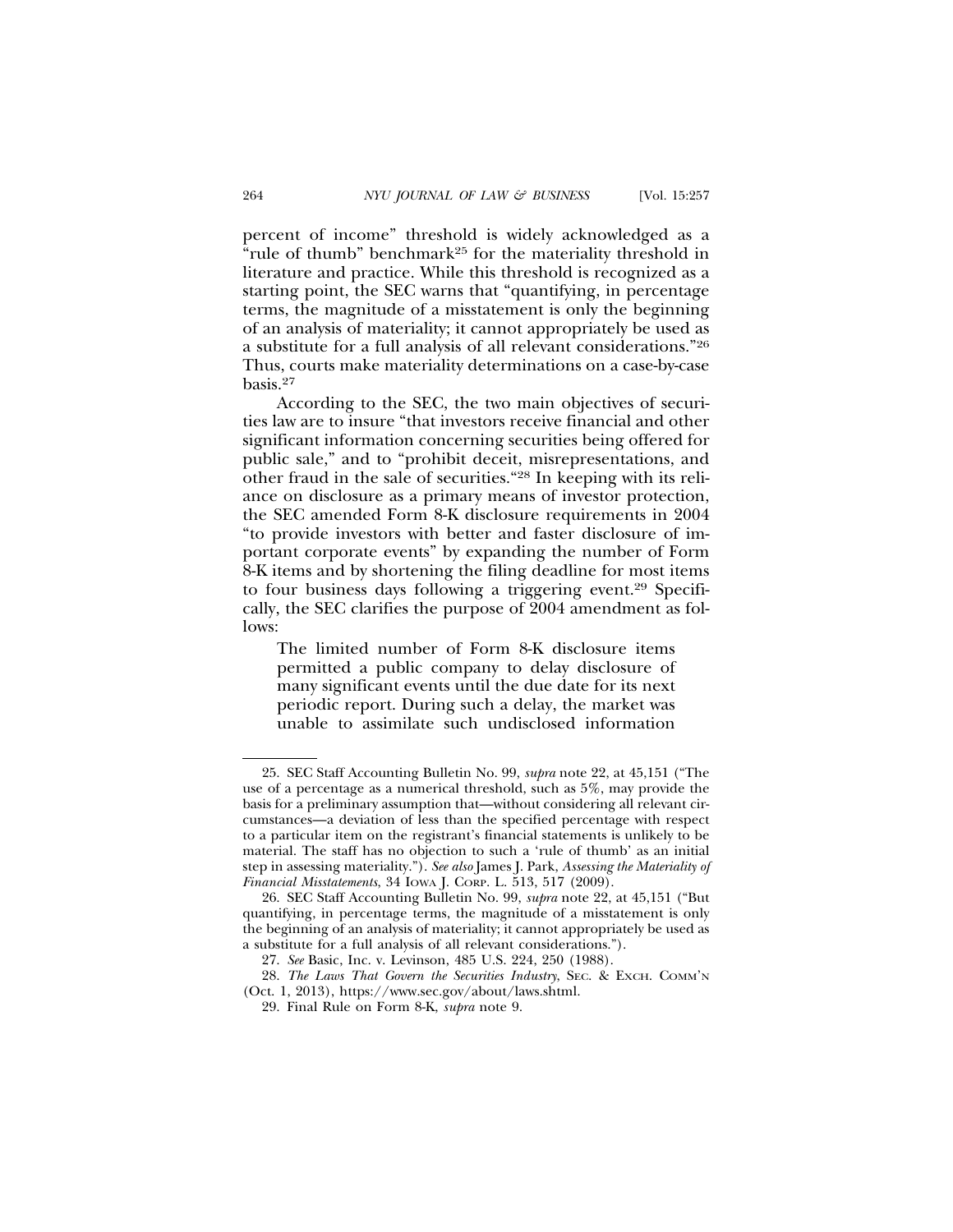into the value of a company's securities. The revisions that we adopt today will benefit markets by increasing the number of unquestionably or presumptively material events that must be disclosed currently.30

Those revisions include the conclusion by the company, or any notification from the company's independent accountants, that the public should no longer rely on previously issued financial statements, or on any interim review, because of an error in any of those statements.31

Determining whether the error must be disclosed under this process is a two-step process. First, management must exercise its own judgment in determining whether an error in the financial statements is material, and second, whether the error is such that shareholders should not rely on the financial statements containing the error (the non-reliance judgment).

#### B. *4.02–8K Restatement Requirement*

Any accounting errors and mistakes in prior financial statements resulting from mathematical mistakes, Generally Accepted Accounting Principles (GAAP) misapplication, or ignorance of facts should be corrected and reported by restating the prior statements.32 However, the restatement process varies depending on the different levels of materiality of errors.

<sup>30.</sup> *Id.* at 15,594–95 (emphasis added). *But see* Lawrence & Prentice, *supra* note 10, at 913 (finding in a study of the prior 8-K disclosure requirements before the Final Rule that "there has been little subsequent market reaction to individual 8-K filings . . . [which] seemingly substantiates the theory that the new real-time disclosure regime has had the unintended effect of diluting financial information while desensitizing market investors.").

<sup>31.</sup> *See supra* note 12 and accompanying text.

<sup>32.</sup> For example, the Financial Accounting Standards Board instructs that:

Any error in the financial statements of a prior period discovered after the financial statements are issued or are available to be issued shall be reported as an error correction, by restating the prior-period financial statements. Restatement requires all of the following:

a. The cumulative effect of the error on periods prior to those presented shall be reflected in the carrying amounts of assets and liabilities as of the beginning of the first period presented.

b. An offsetting adjustment, if any, shall be made to the opening balance of retained earnings (or other appropriate components of equity or net assets in the statement of financial position) for that period.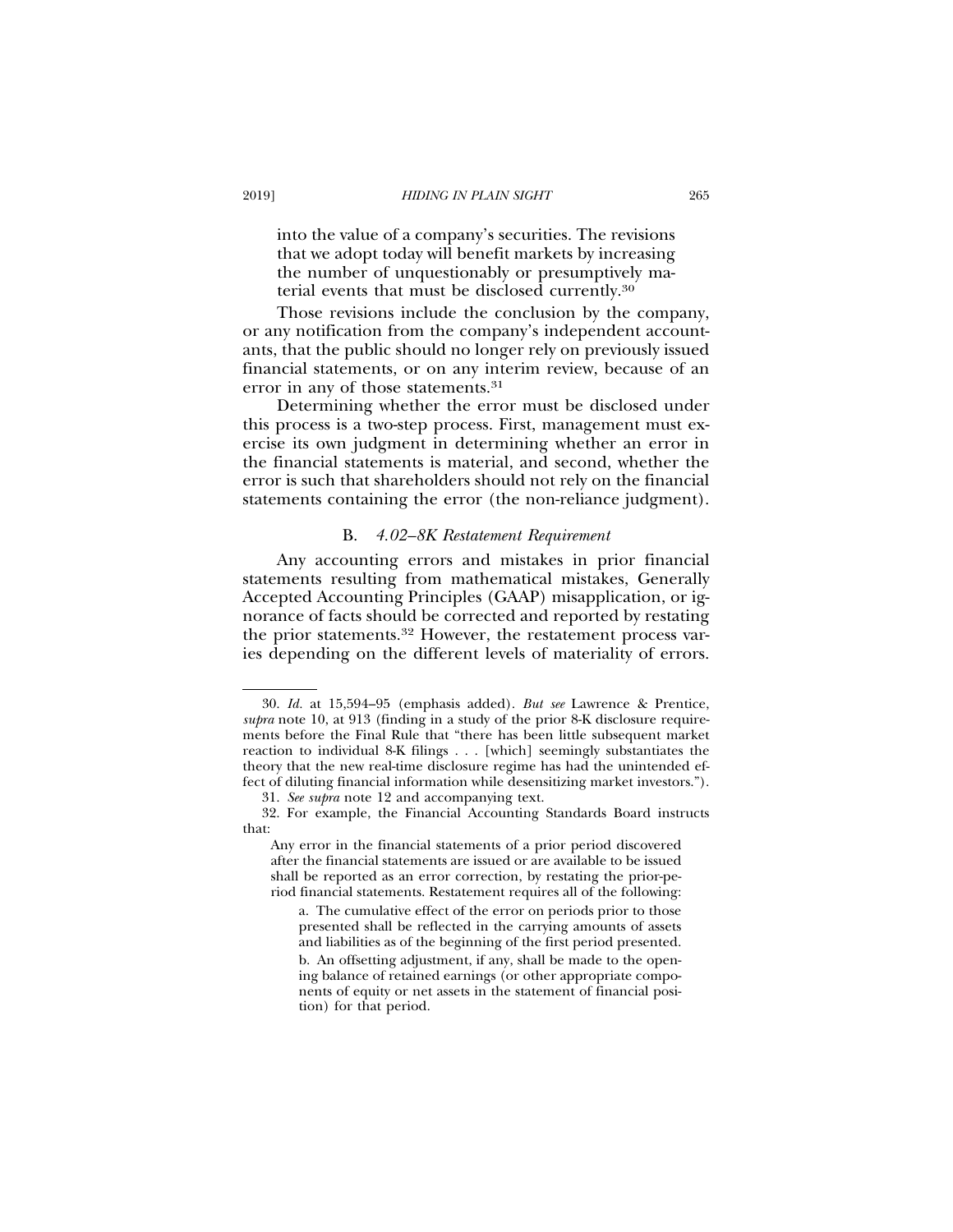FASB provides an exception that if the error is deemed immaterial by management, it needs not be corrected at all.33 The material error must be corrected and then the error correction should be disclosed through companies' SEC filings. An error that, in management's judgment, is so significant that shareholders cannot rely on the financial statements must be disclosed within four days through Form 8-K, instead of periodic or amended SEC filings.

Before the Final Rule, financial statements users could only identify a firm's material accounting error after the firm disclosed it in periodic or amended filings, with the exception of when a firm used the voluntary Form 8-K disclosure or press release about the error identified.34 After the SEC Final Rule mandating additional Form 8-K disclosures, firms must decide whether the past financial statements which contain material errors can still *be relied upon*; if not, the firm must disclose the errors and restatements using 4.02–8K disclosure within four business days of this decision.35

33. *See id.* § 105-10-05-6 ("The provisions of the Codification need not be applied to immaterial items.").

Proposed Rule on Form 8-K, Exchange Act Release No. 33-8106, 67 Fed. Reg. 42,914 (June 17, 2002).

c. Financial statements for each individual prior period presented shall be adjusted to reflect correction of the periodspecific effects of the error.

ACCOUNTING STANDARDS CODIFICATION § 250-10-45-23 (Fin. Accounting Standards Bd. 2009).

<sup>34.</sup> A proposed rule from 2002 explains that:

Form 8-K currently consists of nine disclosure items. Six of the items describe specific events that require companies to file Form 8-K. Those events are: A change in control of the company; The company's acquisition or disposition of a significant amount of assets; The company's bankruptcy or receivership; A change in the company's certifying accountant; The resignation of a company director; and A change in the company's fiscal year. A seventh item requires companies to furnish exhibits and to list any financial statements and pro forma financial information included as part of Form 8-K in connection with a business acquisition. Another item permits companies, at their option, to disclose events that they deem to be of importance to their shareholders. The ninth item permits companies to use Form 8-K as a non-exclusive method to satisfy their public disclosure requirements under Regulation FD.

<sup>35.</sup> Final Rule on Form 8-K, *supra* note 9.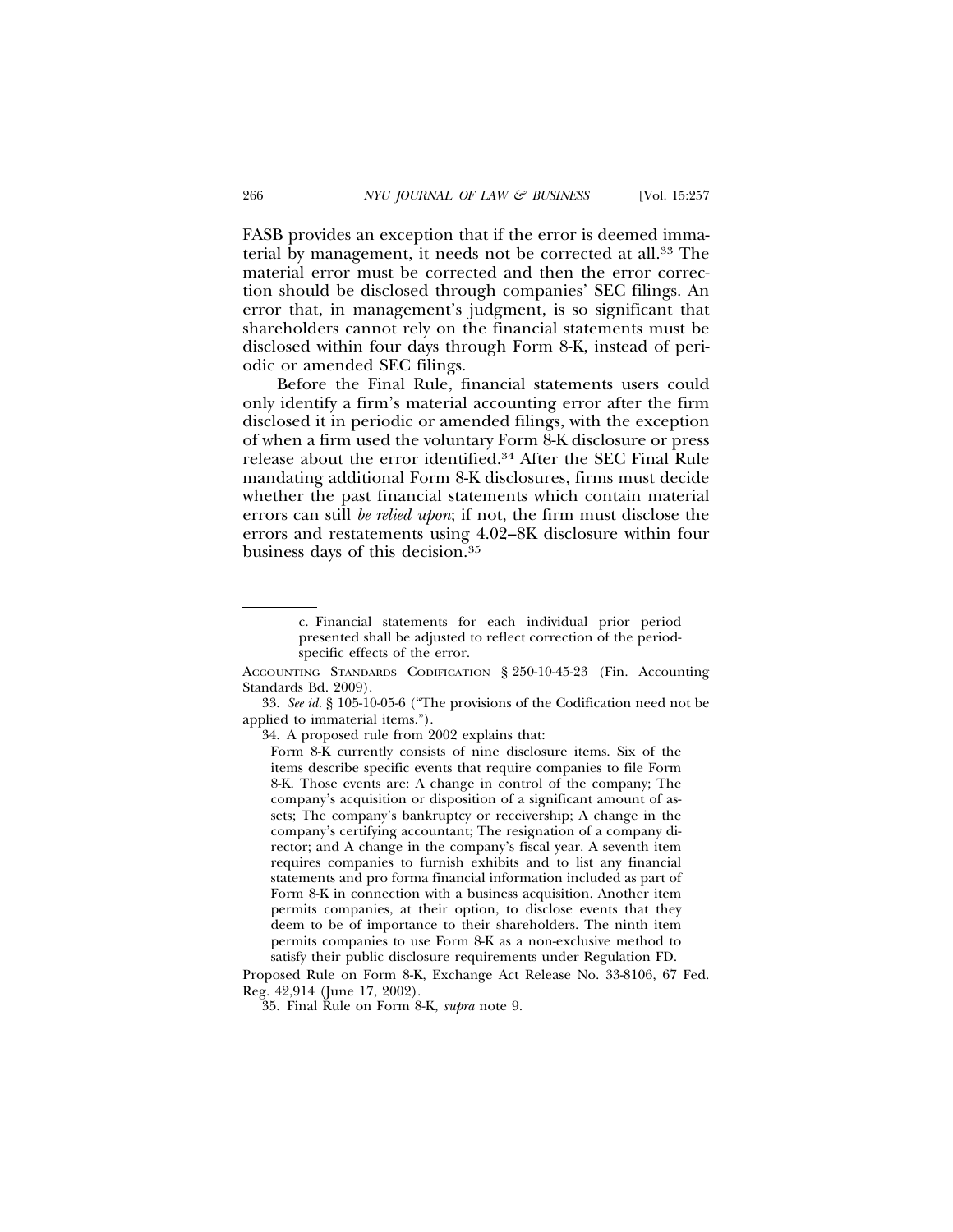The Final Rule does contain a safe harbor provision for several Form 8-K items.36 The safe harbor provision states that "no failure to file a report on Form 8-K that is required solely pursuant to the provisions of Form 8-K shall be deemed to be a violation of Section 10(b) and Rule 10b-5 under the Exchange Act."37 This provision even allows companies to disclose some Form 8-K items in periodic reports such as 10-Q or 10-K if companies fail to file a Form 8-K within the designated time.38 However, in case of Item 4.02, the non-reliance judgment, the safe harbor provision applies only during the time when "a company makes the determination and does not receive a notice described in Item 4.02(b) from its accountant."39 The SEC further clarified the limitation of this safe harbor provision for item 4.02 by stating that:

The registrant may disclose triggering events, other than Items 4.01 and 4.02 events, on the periodic report under Revised Item 5 of Part II of Forms 10-Q and 10-QSB and Item 9B of Form 10-K and Item 8B of Form 10-KSB, as applicable. *All Item 4.01 and Item 4.02 events must be reported on Form 8-K.* Of course,

<sup>36.</sup> The Final Rule provides that:

As a result, we have decided to adopt a new limited safe harbor from public and private claims under Exchange Act Section 10(b) and Rule 10b-5 for a failure to timely file a Form 8-K regarding the following items:

Item 1.01 Entry into a Material Definitive Agreement

Item 1.02 Termination of a Material Definitive Agreement Item 2.03 Creation of a Direct Financial Obligation or an Obligation under an Off-Balance Sheet Arrangement of a Registrant

Item 2.04 Triggering Events that Accelerate or Increase a Direct Financial Obligation under an Off-Balance Sheet Arrangement

Item 2.05 Costs Associated with Exit or Disposal Activities Item 2.06 Material Impairments

Item 4.02(a)spnNon-Reliance on Previously Issued Financial Statements or a Related Audit Report or Completed Interim Review (in the case where a company makes the determination and does not receive a notice described in Item 4.02(b) from its accountant)

*Id.* at 15,607.

<sup>37.</sup> *Id.*

<sup>38.</sup> *Id.*

<sup>39.</sup> *Id*.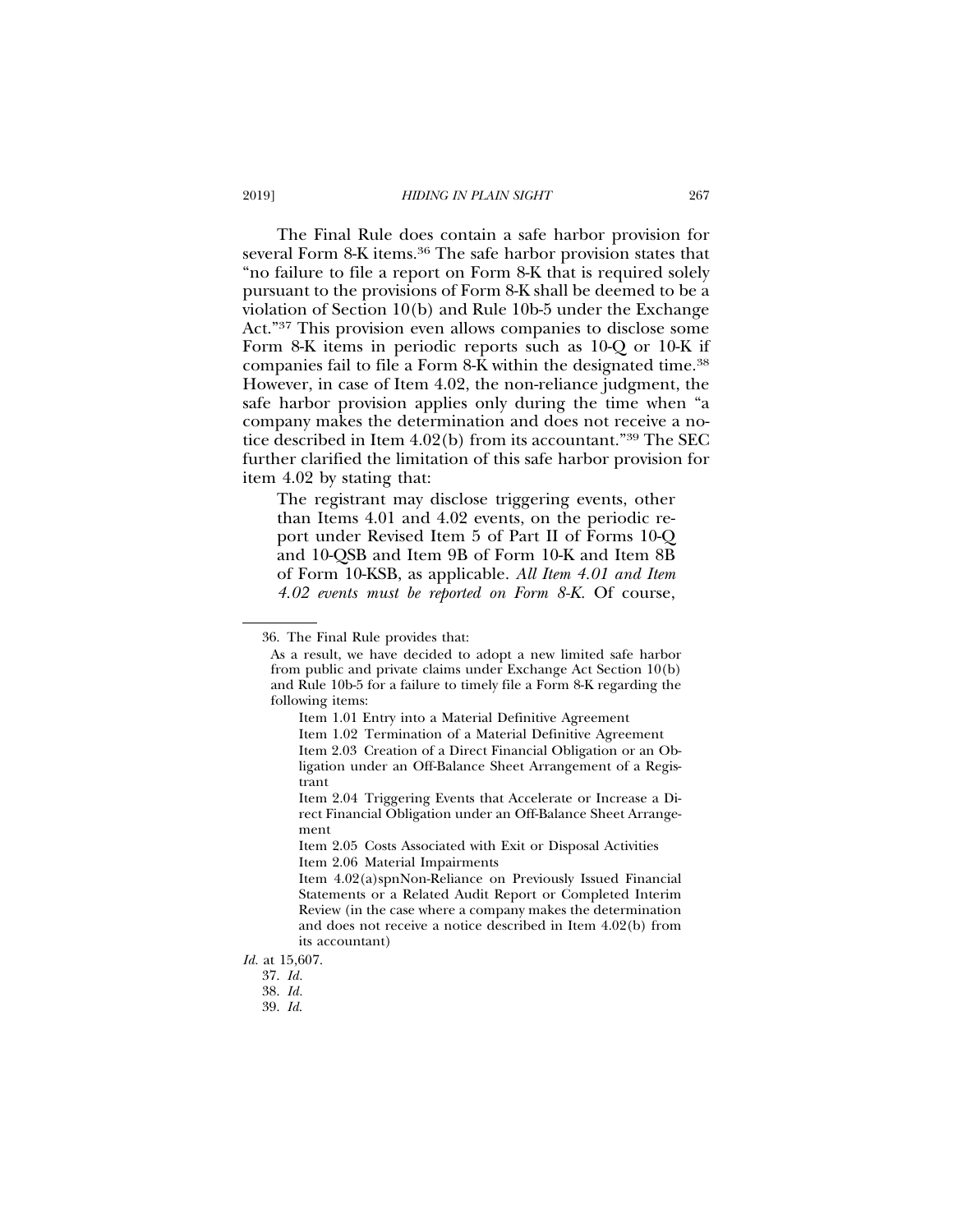# amendments to previously filed Forms 8-K must be filed on a Form 8-K/A.40

# C. *Price Impact and Litigation Risk*

The restatement using 4.02–8K disclosure is a very prominent indication that a material error has been made and that the error is so significant that the public can no longer rely on the financial statements. Management, therefore, is likely to be reticent to disclose an error through this channel, as it may invite greater attention to the error, cause severe stock market response, and possibly lead to litigation. The negative price impact induced by 4.02–8K disclosure is one of the main driving factors for the litigation risk because stock market response is closely related to three key legal issues in securities class action suits: materiality, reliance, and loss causation.

First, the stock market response to a restatement announcement can be a proxy for materiality. To prove materiality of errors, plaintiffs do not need to demonstrate that *all* investors change their minds upon receiving the restatement news. If there is no price impact, however, the fact cannot be material.41 Richard Booth further asserts that "the court has indicated repeatedly since *Basic* that in the context of a securities fraud class action under Rule 10b-5, the plaintiff must show price impact in order to show materiality."42

Second, price impact is a cornerstone of the fraud on the market ("FOTM") theory, under which the presumption of investors' reliance on the materially misleading statements applies to the extent that the stock is traded on an "impersonal, well-developed market for securities."43 In *Basic*, the Supreme Court stated that:

Presumptions typically serve to assist courts in managing circumstances in which direct proof, for one reason or another, is rendered difficult. The courts below accepted a presumption, created by the fraud-on-

<sup>40.</sup> *Current Report on Form 8-K Frequently Asked Questions*, Sec. & Exch. Comm'n (Nov. 23, 2004), https://www.sec.gov/divisions/corpfin/form8k faq.htm (emphasis added).

<sup>41.</sup> *See* Basic, Inc. v. Levinson, 485 U.S. 224, 247.

<sup>42.</sup> *See* Richard A. Booth, *The Two Faces of Materiality*, 38 DEL. J. CORP. L. 517, 522 (2013).

<sup>43.</sup> *See Basic*, 485 U.S. at 247.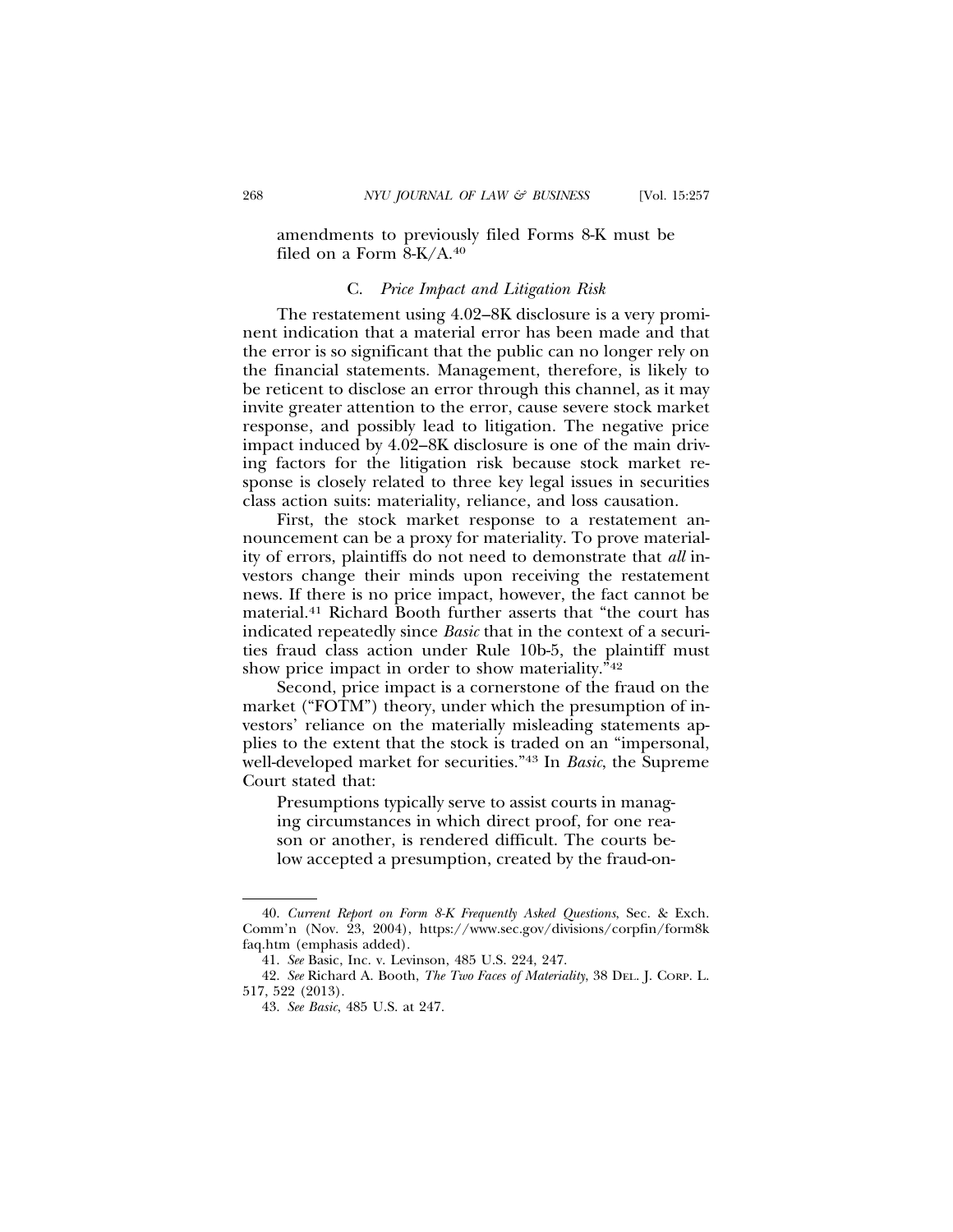the-market theory and subject to rebuttal by petitioners, that persons who had traded Basic shares had done so in reliance on the integrity of the price set by the market, but because of petitioners' material misrepresentations that price had been fraudulently depressed. Requiring a plaintiff to show a speculative state of facts, i.e., how he would have acted if omitted material information had been disclosed, or if the misrepresentation had not been made, would place an unnecessarily unrealistic evidentiary burden on the Rule 10b-5 plaintiff who has traded on an impersonal market.<sup>44</sup>

In *Halliburton Co. v. Erica P. John Fund, Inc.*, 45 the Supreme Court confirmed the FOTM theory established in *Basic* and emphasized the role of price impact in an FOTM application. More importantly, the Court clarified that defendants can rebut the reliance at the class certification stage. Chief Justice Roberts in *Halliburton* expressed the opinion of the Court:

In *Basic Inc. v. Levinson*, we held that investors could satisfy this reliance requirement by invoking a presumption that the price of stock traded in an efficient market reflects all public, material information—including material misstatements. In such a case, we concluded, anyone who buys or sells the stock at the market price may be considered to have relied on those misstatements.

We also held, however, that a defendant could rebut this presumption in a number of ways, including by showing that the alleged misrepresentation did not actually affect the stock's price—that is, that the misrepresentation had no "price impact." The questions presented are whether we should overrule or modify Basic's presumption of reliance and, if not, whether defendants should nonetheless be afforded an opportunity in securities class action cases to rebut the presumption at the class certification stage, by showing a lack of price impact.46

<sup>44.</sup> *Id.* at 245 (citations omitted).

<sup>45.</sup> Halliburton Co. v. Erica P. John Fund, Inc., 134 S. Ct. 2398 (2014).

<sup>46.</sup> *Id.* at 2405 (2014) (citations omitted).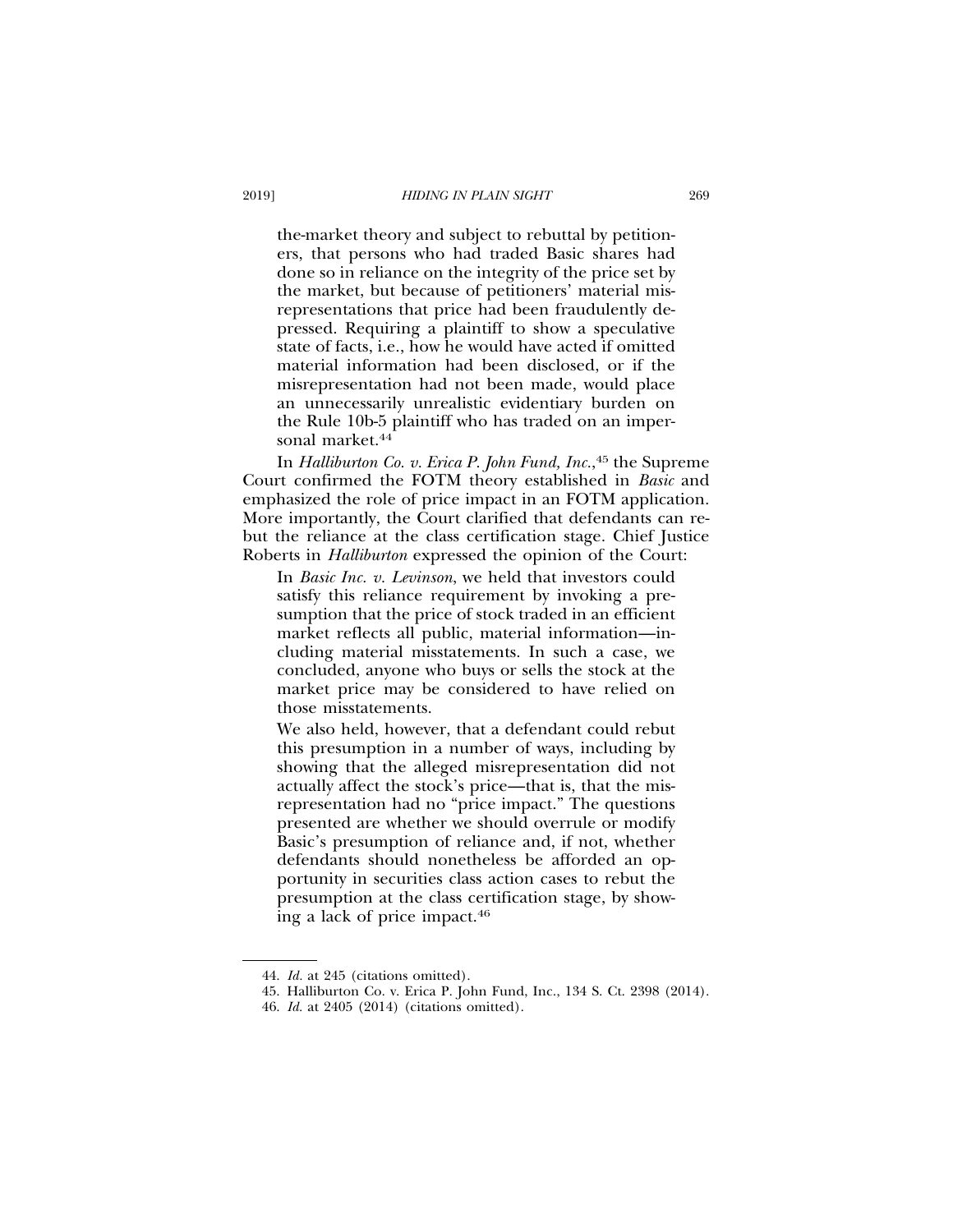The *Halliburton* court concluded that it found "no reason to artificially limit the inquiry at the certification stage to indirect evidence of price impact. Defendants may seek to defeat the *Basic* presumption at that stage through direct as well as indirect price impact evidence."47

Third, the plaintiffs can prove the causation between loss and the material misstatement by showing the price impact resulting from the restatement announcement.<sup>48</sup> The loss can be proven by showing that a stock was purchased at inflated price due to misstated information and sold at declined price after the emergence of the truth. Courts consistently ruled that the "inflated purchase price" approach alone cannot satisfy loss causation,49 because if the stock were sold before the corrective disclosure, the misrepresentation could not cause the loss.50 Therefore, the price decline can provide indirect evidence to show that stock price was inflated due to the misstatement or omission of material information.<sup>51</sup>

## D. *Hypothesis*

As noted above, price impact is positively associated with securities class action litigation risk through its relationship to key legal concepts. However, it is not easy to identify whether and when a material factor had an effect on the stock price. Stock prices reflect all information available at a point in time. If several major issues are disclosed at the same time, the stock price may not be affected because good news may cancel out bad news. Furthermore, if the truth about the material misstatement is partially revealed or revealed without corrective disclosure, it is difficult to identify when the stock price is affected by the material facts.52

The 4.02–8K disclosure requirement provides a unique setting to identify the price impact of a material misstatement

<sup>47.</sup> *Id.* at 2417.

<sup>48.</sup> Andrew M. Erdlen, *Timing Is Everything: Markets, Loss, and Proof of Causation in Fraud on the Market Actions*, 80 FORDHAM L. REV. 877 (2011).

<sup>49.</sup> Emergent Capital Inv. Mgmt., LLC v. Stonepath Grp., Inc., 343 F.3d 189, 197 (2d Cir. 2003); Semerenko v. Cendant Corp., 223 F.3d 165, 185 (3d Cir. 2000); Robbins v. Koger Props., 116 F.3d 1441, 1447–48 (11th Cir. 1997).

<sup>50.</sup> Dura Pharm., Inc. v. Broudo, 544 U.S. 336, 343 (2005).

<sup>51.</sup> *See Current Report on Form 8-K Frequently Asked Questions*, *supra* note 40. 52. *Dura Pharm.*, 544 U.S. at 343.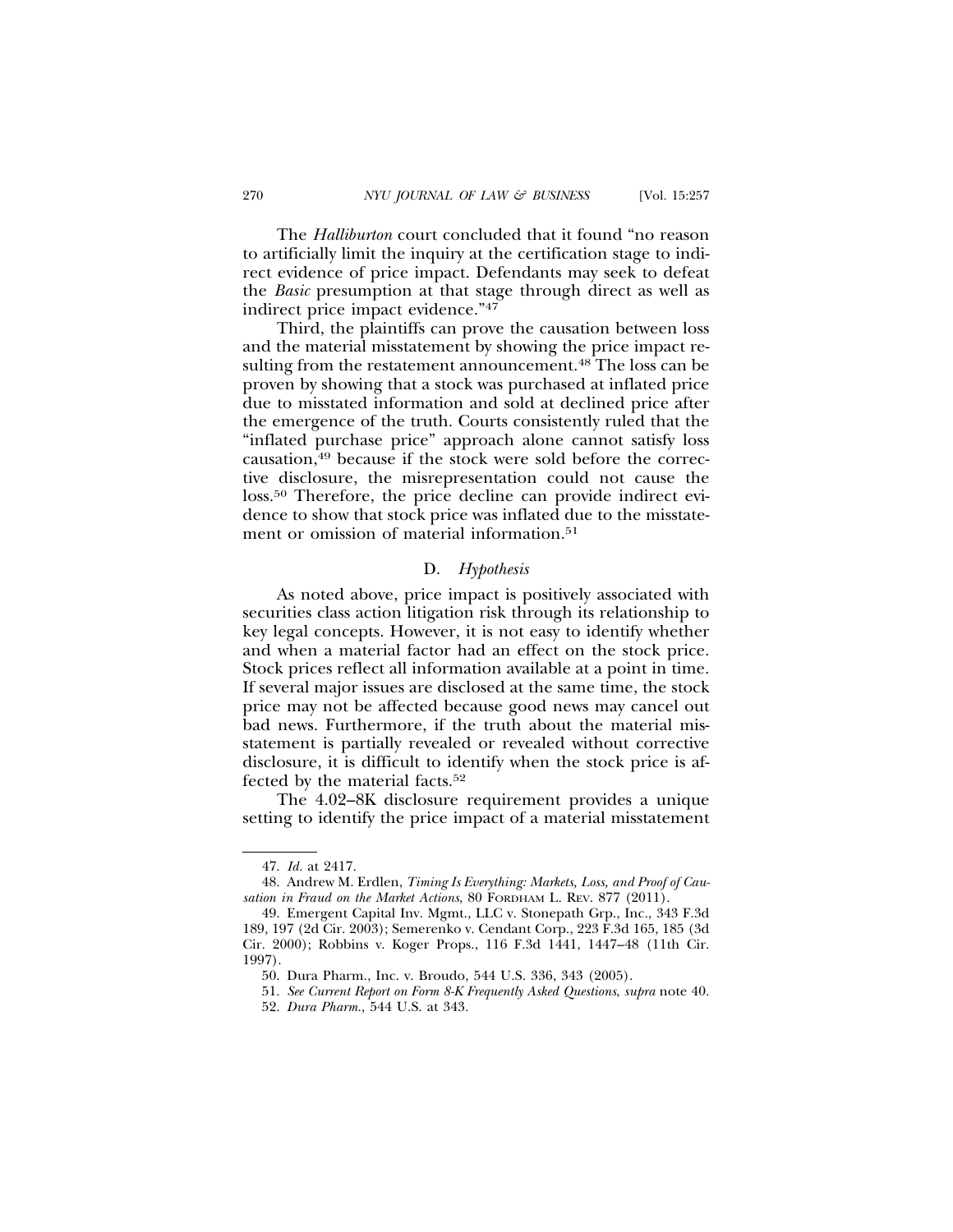on the market, because the corrective disclosure must itemize and provide details about the misstatements or omission of material issues in the prior financial statement.53

Using a comprehensive restatements sample, this paper hypothesizes that the prominent 4.02–8K disclosure channel will have higher likelihood of future litigation risk compared to less prominent disclosure channels such as periodic or amended restatements (non-4.02–8K restatements). Therefore, our hypothesis in alternative form is: *4.02–8K restatement disclosure is positively associated with future securities class action lawsuits risk*.

#### $II$ .

## DATA AND RESEARCH DESIGN

#### A. *Sample*

We obtained an initial sample of 10,406 accounting restatements announced between August 2004 and December 2013 from the Audit Analytics database.54 We excluded 1553 restatements observations because these restatements were first disclosed in forms other than 8-K, 8-K/A, 10-K, 10-K/A,

<sup>53.</sup> The Final Rule requires that the company disclose:

<sup>(1)</sup> The date of the conclusion regarding the non-reliance and an identification of the financial statements and years or periods covered that should no longer be relied upon.

<sup>(2)</sup> A brief description of the facts underlying the conclusion to the extent known to the registrant at the time of filing; and

<sup>(3)</sup> A statement of whether the audit committee, or the board of directors in the absence of an audit committee, or authorized officer or officers, discussed with the registrant's independent accountant the matters disclosed in the filing pursuant to this Item  $4.02(a)$ .

Final Rule on Form 8-K, *supra* note 9, at 15,625. Similar disclosure is required if the company is notified by its accountant of a material error that requires restatements. *Id.* at 15,603.

<sup>54.</sup> Brendan Hannen, *Different Types of Financial Statement Error Corrections*, AUDIT ANALYTICS (May 24, 2013), https://www.auditanalytics.com/blog/diff erent-types-of-financial-statement-error-corrections/ (defining restatements as "a revision of previously filed financial statements as a result of an error, fraud or GAAP misapplication"). Based on this definition, the Audit Analytics excludes restatements related to accounting principles changes, estimation changes, and subsequent filings of the same accounting issue.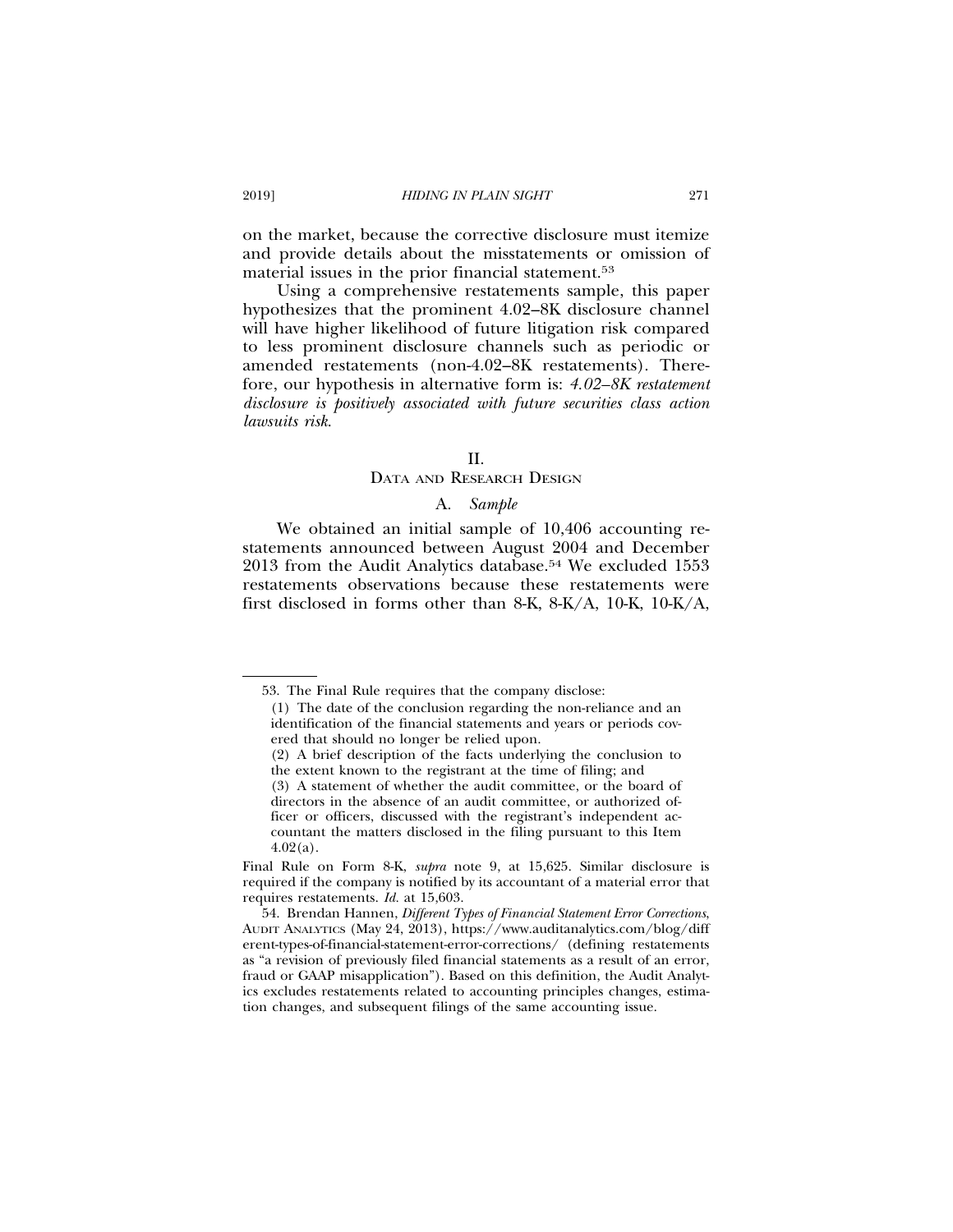10-Q, or 10-Q/A.55 Restatements filed by firms not covered by Compustat and CRSP database were also eliminated. This sample selection process resulted in 3,431 observations.

Panel A in Table 1 shows the decreasing trend in the number of total restatement disclosures and the 4.02–8K restatements. The proportion of 4.02–8K restatements over total restatements  $(4.02-8K/N)$  shrinks from 75.8% in 2005 to 24.2% in 2013, consistent with concerns that more firms are evading the Form 8-K disclosure requirements. Panel B reports the price impact by different disclosure channels. As expected, the frequency of 4.02–8K restatement increases as the negative price impact of corrective disclosure increases. Specifically, the proportion of 4.02–8K restatement over total restatements  $(4.02-8K/N)$  increases from 50.6% to 69.1% as the negative price impact (NPI) increases up to 30%. Restatements can have positive price impact if they are related to positive news. For example, a company may have to restate its prior financial statement because it underestimated future operating performance and earnings. In this case, the price impact would be positive.

| Year  | $4.02 - 8K$ | Non-4.02-8K | N     | $4.02 - 8K/N$ |
|-------|-------------|-------------|-------|---------------|
| 2004  | 101         | 37          | 138   | 73.2%         |
| 2005  | 470         | 150         | 620   | 75.8%         |
| 2006  | 370         | 205         | 575   | 64.3%         |
| 2007  | 256         | 166         | 422   | 60.7%         |
| 2008  | 158         | 139         | 297   | 53.2%         |
| 2009  | 117         | 100         | 217   | 53.9%         |
| 2010  | 99          | 144         | 243   | 40.7%         |
| 2011  | 86          | 184         | 270   | 31.9%         |
| 2012  | 73          | 246         | 319   | 22.9%         |
| 2013  | 80          | 250         | 330   | 24.2%         |
| Total | 1,810       | 1,621       | 3,431 | 52.8%         |

**Panel A: Sample Frequency by Year and by Channels**

**TABLE 1: Sample**

NOTE: 2004 data includes restatements announced after SEC Final Rule (Aug. 2004). N is the total number of restatements, that is, the sum of 4.02–8K restatements and Non-4.02–8K restatements.

55. *Forms List*, SEC. & EXCH. COMM'N, https://www.sec.gov/forms (last visited Nov. 5, 2018). Examples of other forms include 20-F, 6-K, S-1, and NT 10-K or NT 10-Q. Form 20-F and 6-K are filed by foreign companies. Form S-1 is the initial registration form. NT 10-K(Q) is required when firms are not able to file 10-K(Q) in time.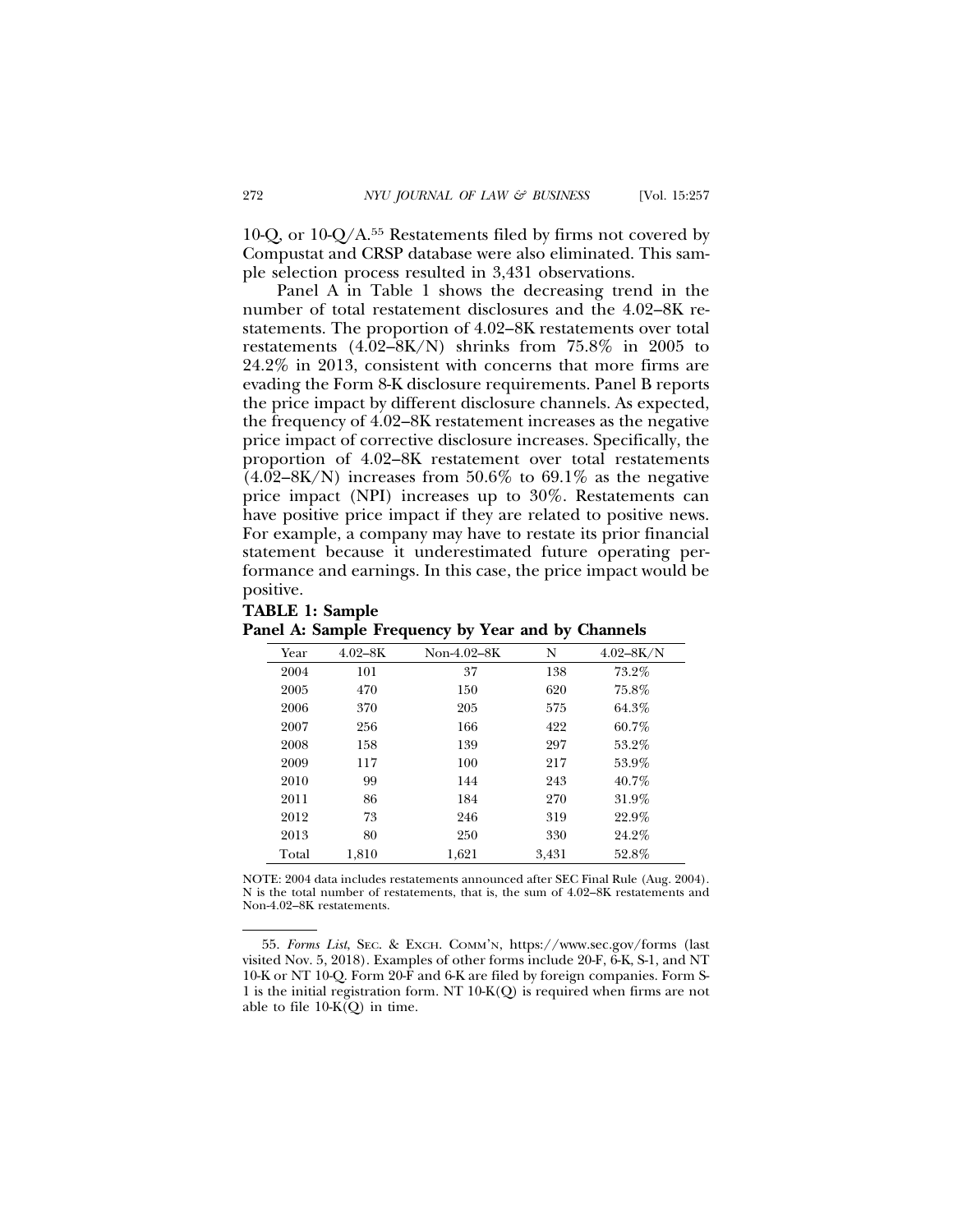| <b>Negative Price</b><br>Impact (NPI) |       | 4.02-8K Non-4.02-8K | N     | $4.02 - 8K/N$ |
|---------------------------------------|-------|---------------------|-------|---------------|
| $NPI < 0\%$                           | 684   | 669                 | 1,353 | 50.6%         |
| $0\% < NPI < 10\%$                    | 782   | 648                 | 1,430 | 54.7%         |
| $10\% < NPI < 20\%$                   | 119   | 77                  | 196   | 60.7%         |
| $20\% < NPI \leq 30\%$                | 47    | 21                  | 68    | 69.1%         |
| Total                                 | 1,632 | 1,415               | 3,047 | 53.6%         |

**Panel B: Price Impact by Channels**

NOTE: The number of observations in Panel B is less than Panel A by 384 (= 3,431 – 3,047), because stock price information is not available for these observations. Negative price impact ("NPI") is calculated by multiplying price impact by -1, indicating that the higher NPI, the more negative the price impact of restatement announcement on stock market.

In Table 2, we present the frequency of securities class action lawsuits by the prominence of restatement disclosure channels (Panel A), by the severity of restatements (Panel B), and by price impact of restatement disclosure (Panel C). The Audit Analytics restatements database reports whether a specific restatement is related to securities class action litigation (LIT). In addition, we searched the dismissed cases from the Securities Class Action Clearinghouse<sup>56</sup> and added the results in the separate column (DIS). LIT/N column shows the proportion of lawsuit-related restatements over total restatements disclosure. DIS/LIT column indicates the proportion of dismissed lawsuits over total lawsuits.

# **TABLE 2: Securities Class Action Litigation Risk Analysis**

| Channels    | N     |         |    | LIT $DIS$ LIT/N | DIS/LIT |
|-------------|-------|---------|----|-----------------|---------|
| Non-4.02-8K | 1,621 | 243     | 70 | 15.0%           | 28.8%   |
| $4.02 - 8K$ | 1.810 | 288     | 85 | 15.9%           | 29.5%   |
| Total       | 3.431 | 531 155 |    | $15.5\%$        | 29.2%   |

**Panel A: Litigation Risk by Channels**

56. *Securities Class Action Clearinghouse*, STAN. L. SCH., http://securities .stanford.edu (last visited Nov. 5, 2018, 4:58 PM). This database includes a filings list, fillings by year, and filings by Circuit. The case status (e.g., dismissal) is available under each case's summary.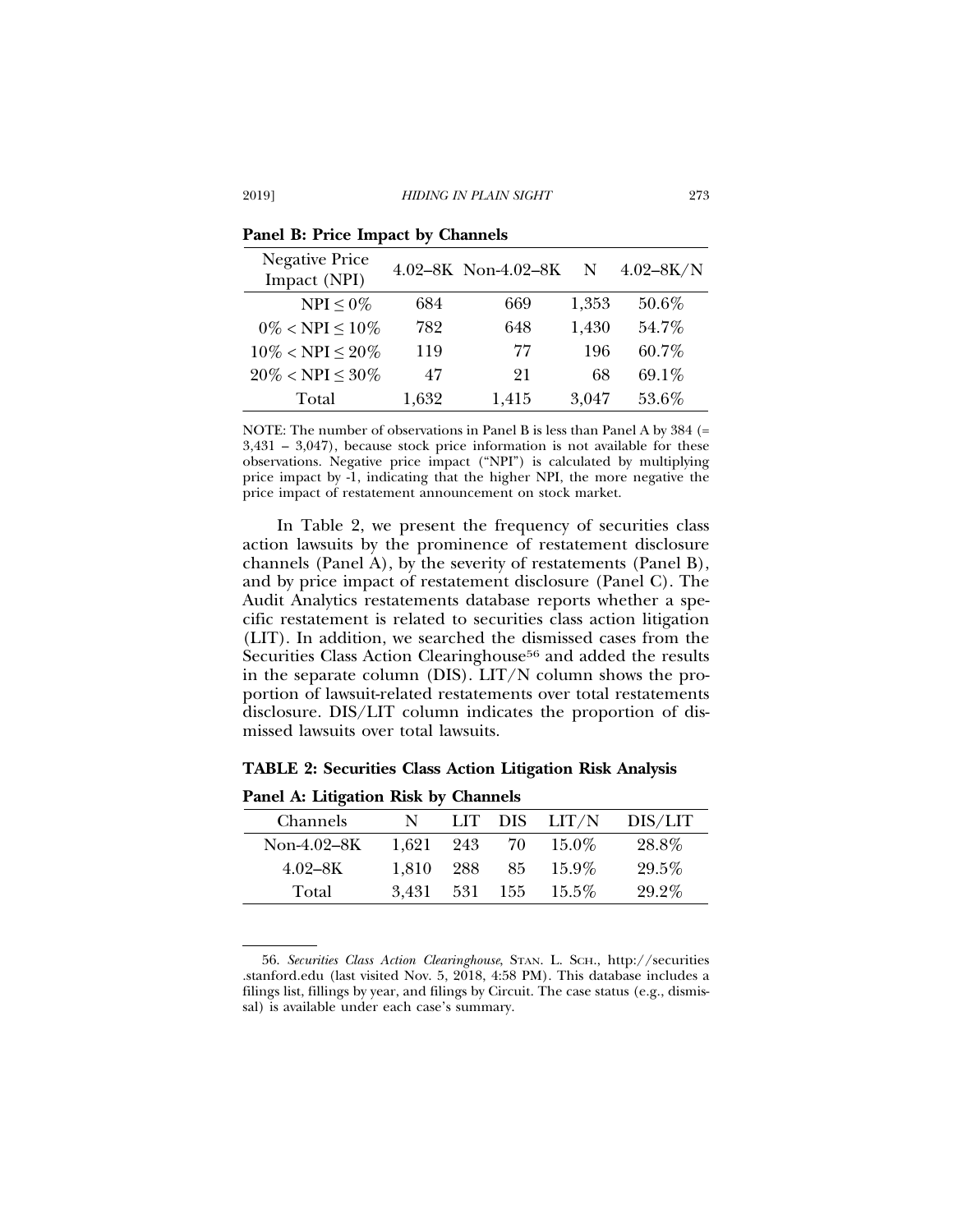**Panel B: Litigation Risk by Severity**

| <b>SEVERITY</b> | N     | LIT | <b>DIS</b> | LIT/N | DIS/LIT |
|-----------------|-------|-----|------------|-------|---------|
| $\theta$        | 1,577 | 191 | 50         | 12.1% | 26.2%   |
|                 | 1,188 | 189 | 61         | 15.9% | 32.3%   |
| $\overline{2}$  | 505   | 109 | 35         | 21.6% | 32.1%   |
| 3               | 135   | 35  | 8          | 25.9% | 22.9%   |
| 4               | 20    | 5   |            | 25.0% | 20.0%   |
| 5               | 6     | 2   | 0          | 33.3% | $0.0\%$ |
| Total           | 3,431 | 531 | 155        | 15.5% | 29.2%   |

## **Panel C: Litigation Risk by Price impact**

| <b>Negative Price</b><br>Impact (NPI) | N     |     |     | LIT DIS LIT/N | DIS/LIT |
|---------------------------------------|-------|-----|-----|---------------|---------|
| NPI $\leq 0\%$                        | 1,353 | 191 | 55  | $14.1\%$      | 28.8%   |
| $0\% < \text{NPI} \leq 10\%$          | 1,430 | 210 | 67  | $14.7\%$      | 31.9%   |
| $10\% < NPI \leq 20\%$                | 196   | 52  | 14  | $26.5\%$      | 26.9%   |
| $20\% < NPI \leq 30\%$                | 68    | 31  | 6   | $45.6\%$      | 19.4%   |
| Total                                 | 3.047 | 484 | 142 | 15.9%         | 29.3%   |

NOTE: N is the number of restatements related to each category. LIT is the number of lawsuits-related restatements. DIS is the number of dismissed lawsuits. LIT/N is the proportion of lawsuits-related restatements. DIS/LIT is the proportion of dismissed lawsuits over lawsuits-related restatements.

Panel A in Table 2 shows the proportion of litigation related restatements depending on different disclosure channels. On average, 15.5% of restatements are associated with securities class action lawsuits and 29.2% of these suits are dismissed. Simple statistics report that the litigation risk of 4.02–8K is slightly higher than that of non-4.02–8K (15.9% vs. 15.0%). Panel B reports that litigation risk (LIT/N) monotonically increases from 12.1% to 33.3% as the seriousness of restatements (SEVERITY)<sup>57</sup> increases. The frequency of dismissed case (DIS/LIT) generally decreases as the severity of restatements increases. Panel C shows the litigation risk ac-

<sup>57.</sup> SEVERITY is a composite index variable that has a value from zero to five depending on the severity of restatements. *See infra* note 69 and accompanying text.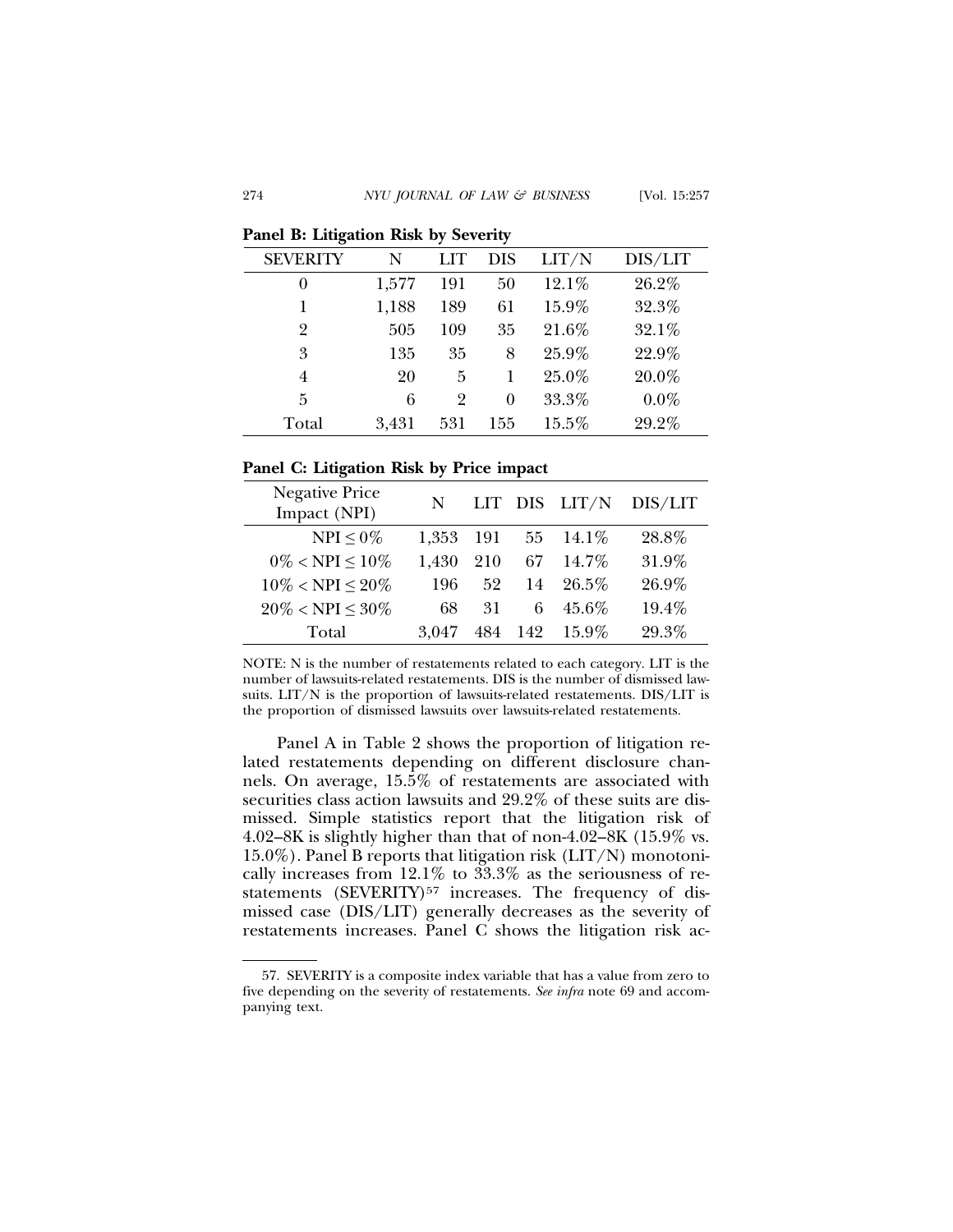cording to the price impact. As the negative price impact (NPI) increases, the future litigation risk  $(LIT/N)$  exponentially increases from 14.1% to 45.6%, and the dismissed case (DIS/LIT) decreases as the negative price impact increases except for the positive price impact interval.

## B. *Non-Reliance Judgment Criteria*

Following the SEC guidelines,<sup>58</sup> we constructed categories based on quantitative, qualitative, and other considerations that firms are likely to use to make a non-reliance judgment. The quantitative category measures the size of errors for nonreliance judgment. If the error is relatively large compared to a company's size or income, it is more likely material. We tested seven different denominators to divide the misstated amount,59 and chose the one denominator that can best be a proxy for the quantitative consideration of non-reliance judgment.

<sup>58.</sup> SEC Staff Accounting Bulletin No. 99 provides that:

Among the considerations that may well render material a quantitatively small misstatement of a financial statement item are— Whether the misstatement arises from an item capable of precise measurement or whether it arises from an estimate and, if so, the degree of imprecision inherent in the estimate. whether the misstatement masks a change in earnings or other trends. Whether the misstatement hides a failure to meet analysts' consensus expectations for the enterprise. Whether the misstatement changes a loss into income or vice versa. Whether the misstatement concerns a segment or other portion of the registrant's business that has been identified as playing a significant role in the registrant's operations or profitability. Whether the misstatement affects the registrant's compliance with regulatory requirements. Whether the misstatement affects the registrant's compliance with loan covenants or other contractual requirements. Whether the misstatement has the effect of increasing management's compensation—for example, by satisfying requirements for the award of bonuses or other forms of incentive compensation. Whether the misstatement involves concealment of an unlawful transaction. This is not an exhaustive list of the circumstances that may affect the materiality of a quantitatively small misstatement.

SEC Staff Accounting Bulletin No. 99, *supra* note 22, at 45,152.

<sup>59.</sup> Specifically, annual net income, annualized three-year net income, normalized quarterly net income, annualized twelve-quarter net income, annual sales, equity, and total assets are used to normalize the size of absolute value of misstated amount.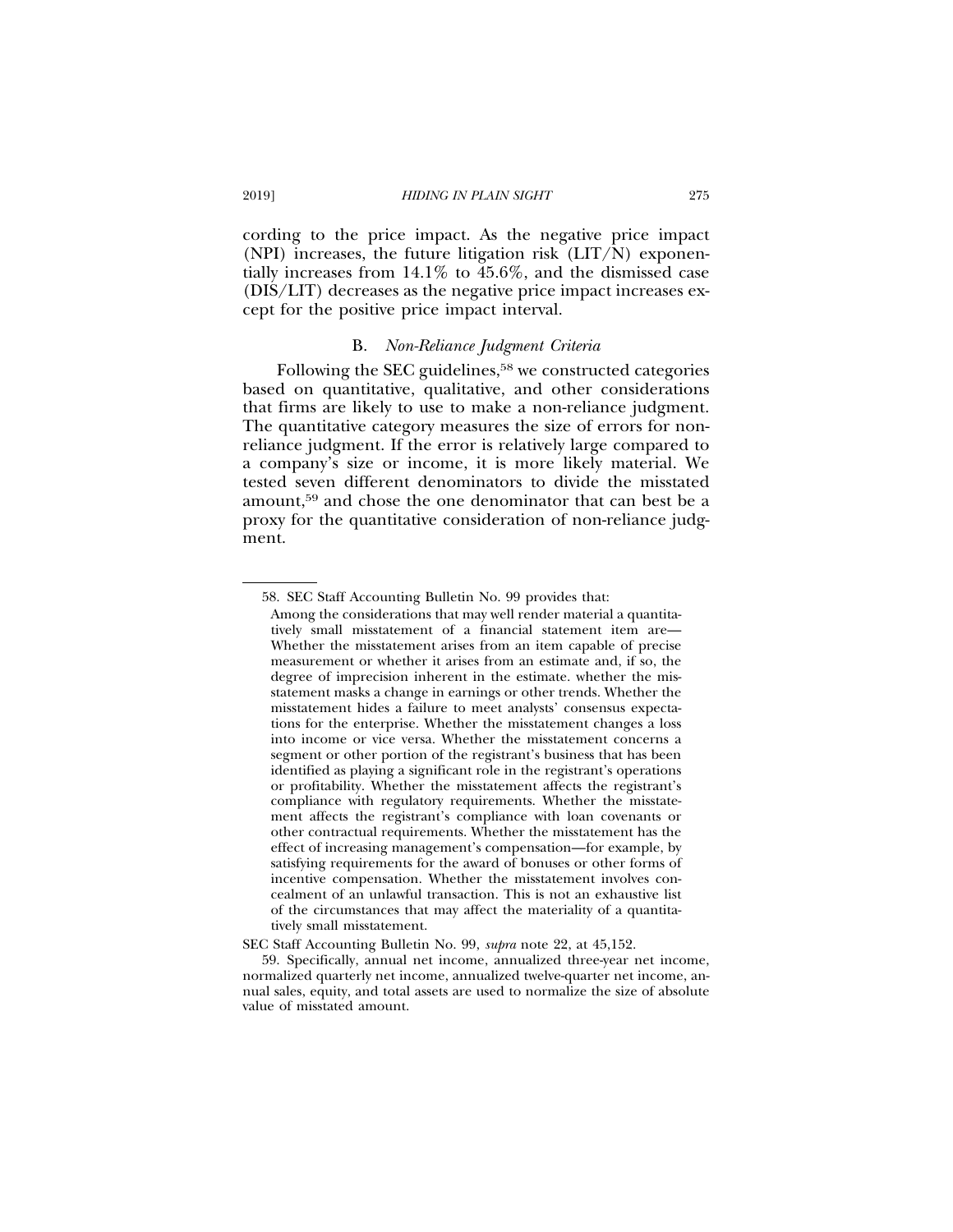The second category is related to qualitative considerations of income trends at the time of restatement disclosure. Specifically, we adopted benchmarks measuring whether the restatements are associated with annual net income trend change  $(TREND)$ ,<sup>60</sup> annual loss at the end of period (LOSS),61 and positive effect on net income in the misstated period (INCREASE).62 Because the effect of restatements on these variables is indirect, we had no prior prediction about the coefficient estimates.

The third consideration category is the characteristics of restatements. Following prior research,<sup>63</sup> we used six variables to measure the characteristics and severity of restatements: restatements related to fraud  $(FRAUD)$ ,  $64$  SEC investigation  $(SEC).<sup>65</sup>$  the number of issues involved in the restatements (NUMBER),66 one of the core accounts such as revenue, expense, or cost of goods sold (CORE),<sup>67</sup> the misstated period (PERIOD),68 and a composite index variable, which has a value from zero to five depending on the severity of restatements (SEVERITY).69 We expect all six variables to have a

<sup>60.</sup> TREND is an indicator variable that equals one if net income at the end of fiscal year in which restatement occurred is less than that of previous fiscal year, and zero otherwise.

<sup>61.</sup> LOSS is an indicator variable that equals one if net income at the end of fiscal year in which restatement occurred is negative, and zero otherwise.

<sup>62.</sup> INCREASE is an indicator variable that equals one if restatement increases net income, and zero otherwise.

<sup>63.</sup> Myers, Scholtz & Sharp, *supra* note 15; Karen M. Hennes, Andrew J. Leone & Brian P. Miller, *The Importance of Distinguishing Errors from Irregularities in Restatement Research: The Case of Restatements and CEO/CFO Turnover,* 83 ACCT. REV. 1487 (2008).

<sup>64.</sup> FRAUD is an indicator variable that equals one if restatement identifies fraud, irregularities, and zero otherwise.

<sup>65.</sup> SEC is an indicator variable that equals one if restatement identifies SEC investigation, and zero otherwise.

<sup>66.</sup> NUMBER is the number of distinctive restatement reasons identified as accounting rule application failures, frauds, or errors.

<sup>67.</sup> CORE is an indicator variable that equals one if restatement is related to core accounts (revenue, expense, cost of goods sold), and zero otherwise.

<sup>68.</sup> PERIOD is a continuous variable representing the log of days of period affected by the restatement.

<sup>69.</sup> SEVERITY is an index variable having value from zero to five, which is the sum of two indicator variables that equal one if NUMBER or PERIOD are above 75% of each variable, respectively, and the existing three indicator variables—FRAUD, SEC, and CORE.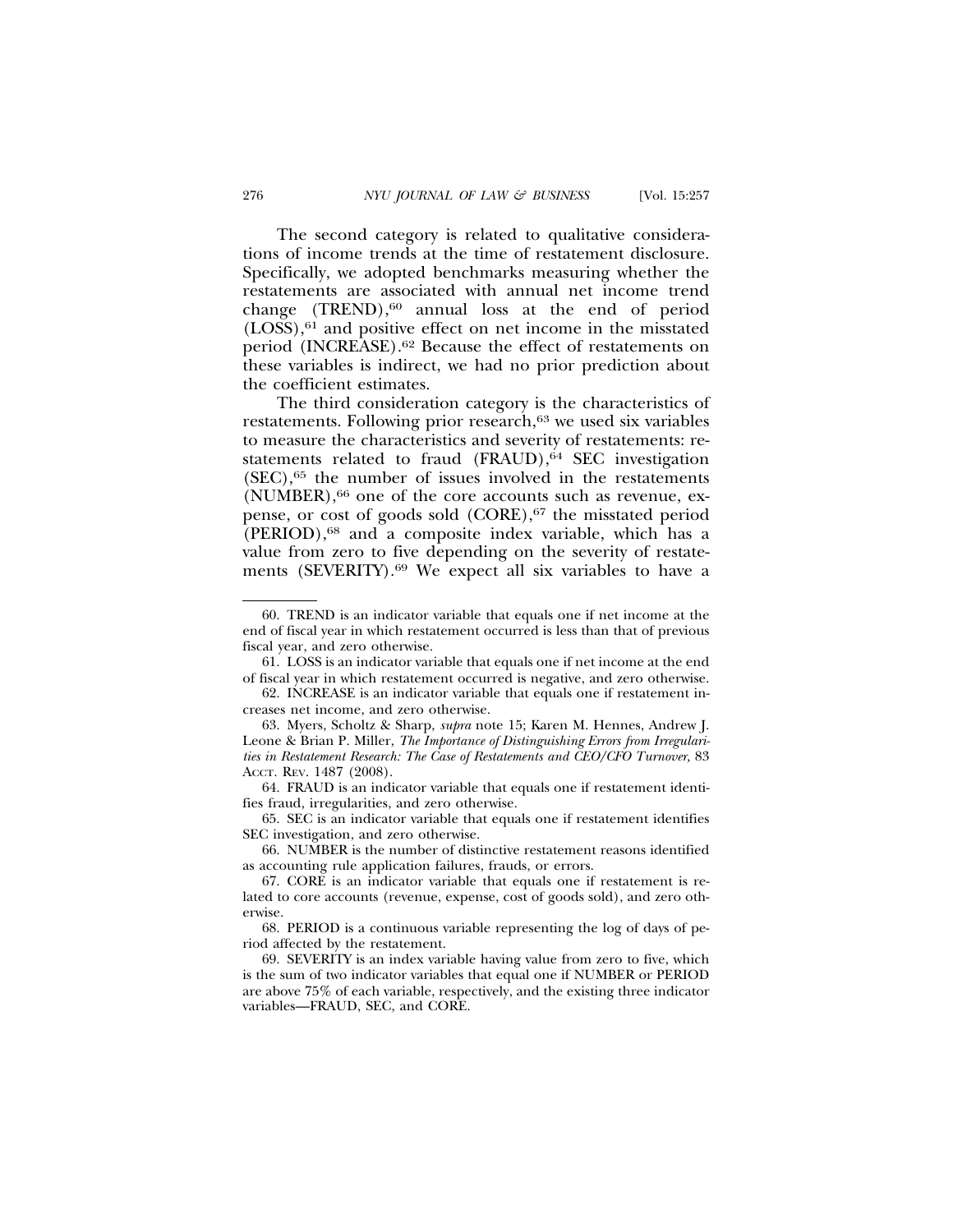positive effect on the non-reliance judgment.70

Finally, following disclosure and materiality literature,<sup>71</sup> we included additional control variables<sup>72</sup> that might affect firms' non-reliance judgments and disclosure behaviors: financial distress, growth opportunity, firm size, and other disclosure related variables.73 We provided no specific prediction for control variables. In addition, we included a REPEAT74 variable to control for the effect of firms that restate their financial statements more than once. To control for the repetitive firm appearance, we clustered standard errors at the firm level for each regression. Moreover, we performed a sensitivity test after excluding the second and subsequent restatements filed by the same firm.

## C. *Model Specification for Determinants of Non-Reliance Judgment*

We estimated logit regression in which the dependent variable is an indicator variable that equals one if a firm makes a non-reliance judgment and files the identified event(s) in Item 4.02 on Form 8-K, and zero if the firm discloses restatement in other SEC filing forms. As independent variables for the identification of non-reliance judgment determinants, we included quantitative, qualitative, restatements characteristics,

<sup>70.</sup> Although the five individual variables and composite index variable are highly correlated, variance inflation factors (VIFs) in the OLS regression are well below the 10-cutoff level. We therefore include all six control variables in this analysis. The VIF values for SEVERITY and CORE are 3.59 and 2.11, respectively.

<sup>71.</sup> Laura Field, Michelle Lowry & Susan Shu, *Does Disclosure Deter or Trigger Litigation?*, 39 J. ACCT. & ECON. 487 (2005); Andrew A. Acito, Jeffrey J. Burks & W. Bruce Johnson, *Materiality Decisions and the Correction of Accounting Errors*, 84 ACCT. REV. 659 (2009); Marsha B. Keune & Karla M. Johnstone, *Materiality Judgments and the Resolution of Detected Misstatements: The Role of Managers, Auditors, and Audit Committees, 87 AccT. REV. 1641 (2012).* 

<sup>72.</sup> All control variables are included but not reported in the interest of simplicity. The complete table can be provided upon request.

<sup>73.</sup> These variables include whether firms use Big Four auditing firms, whether accounting quality is high, whether the industry accounting practices about 8-K disclosure choice are different, whether an auditor is changed after the misstated period, whether firms belong to high litigation risk industries, whether firms issue debts or stocks before or after the restatements, whether firms are under the debt and stock market monitoring system.

<sup>74.</sup> REPEAT is an indicator variable that equals one if a firm files restatement more than once during the sample period, and zero otherwise.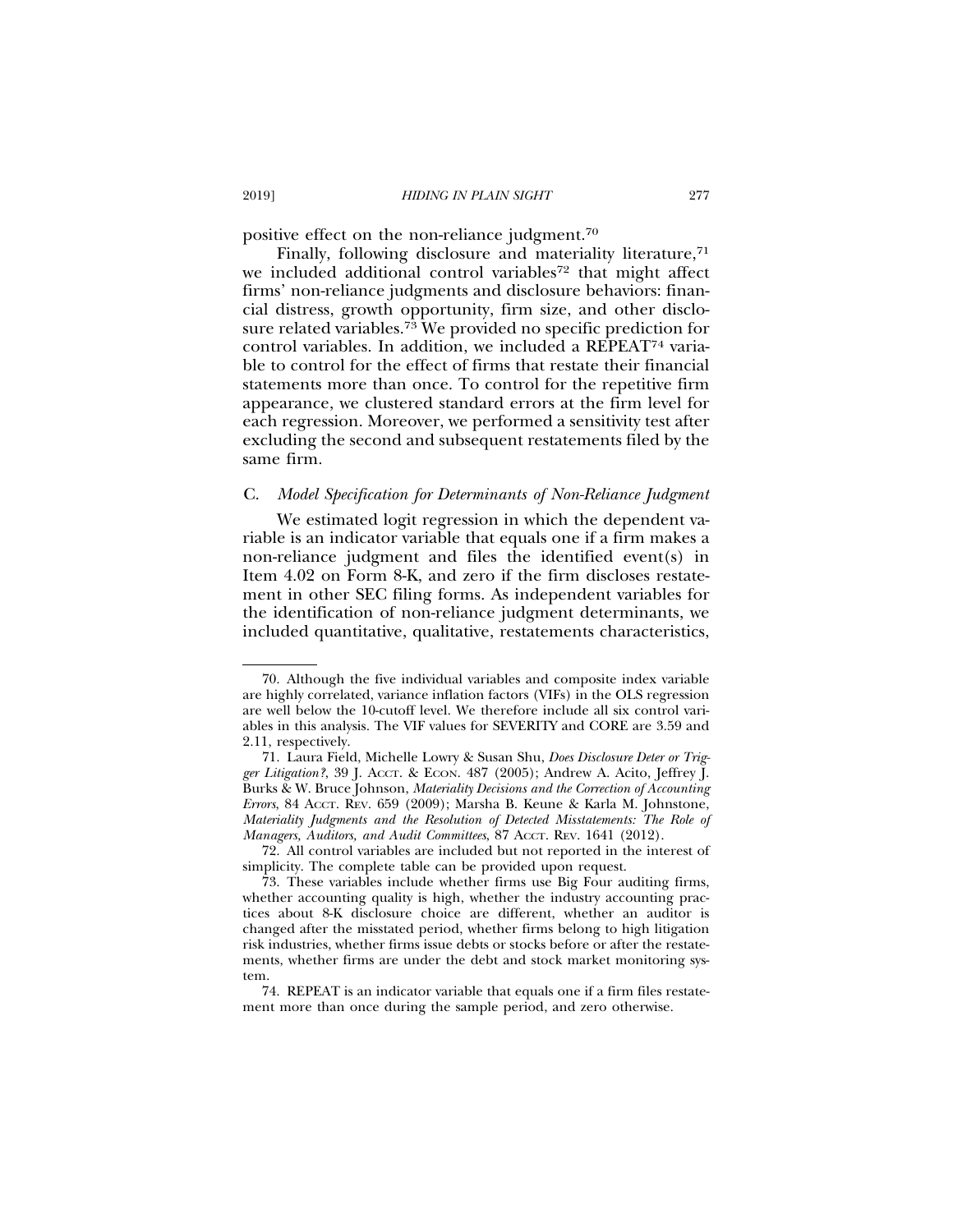and other control variables categorized as we discussed in the previous section. Year dummy variables were included in all regressions to control for the decreasing relative frequency of 4.02–8K restatements, the decreasing frequency trend of restatements disclosure, and time-varying confounding effect such as changing legal and accounting practices. The simplified representation for the research question is as follows:

# $P(4.02-8K) = f(\beta_0 + \beta_1Quantitative + \beta_{2.4} Qualitative +$ b*5-10Restatement Characteristics + Other Control variables + Year Fixed Effects +* e)

## D. *Model Specification for Hypothesis Test*

To test whether a specific disclosure channel is associated with higher litigation risk, we first needed to control for the manager's opportunistic channel choice behaviors. Managers who are aware of the risk involved in the disclosure channel choice might choose less prominent disclosure channel such as non-4.02–8K without regard to the seriousness of errors. This self-selection may introduce sample bias in our empirical test in that if some managers used non-4.02–8K disclosures, even though the errors were serious enough for the 4.02–8K disclosure, the effect of 4.02–8K disclosure on litigation risk would be underestimated.75 By adopting the Heckman twostage selection model,76 we controlled for the bias that firms eager to lower future litigation risk might self-select the less prominent disclosure channel instead of complying with the Final Rule, even though there is a finding satisfying non-reliance judgment criteria.

The first stage involved estimating the probability of choosing 4.02–8K disclosure channel using the equation and variables identified in the previous section. Next, the inverse

<sup>75.</sup> See C.N.V. Krishnan & Ronald W. Masulis, *Law Firm Expertise and Merger and Acquisition Outcomes* 56 J.L. & ECON. 189 (2013) for another example of the self-selection issue. Krishnan and Masulis use the two-stage model to control for the self-selection bias in which "top tier law firms are associated with certain deal outcomes simply because they are hired more frequently in types of offers." *Id.* at 192. In their study, the outcomes of top tier law firms would have been overestimated without adjusting self-selection issue.

<sup>76.</sup> *See* James J. Heckman, *Sample Selection Bias as a Specification Error*, 47 ECONOMETRICA 153 (1979).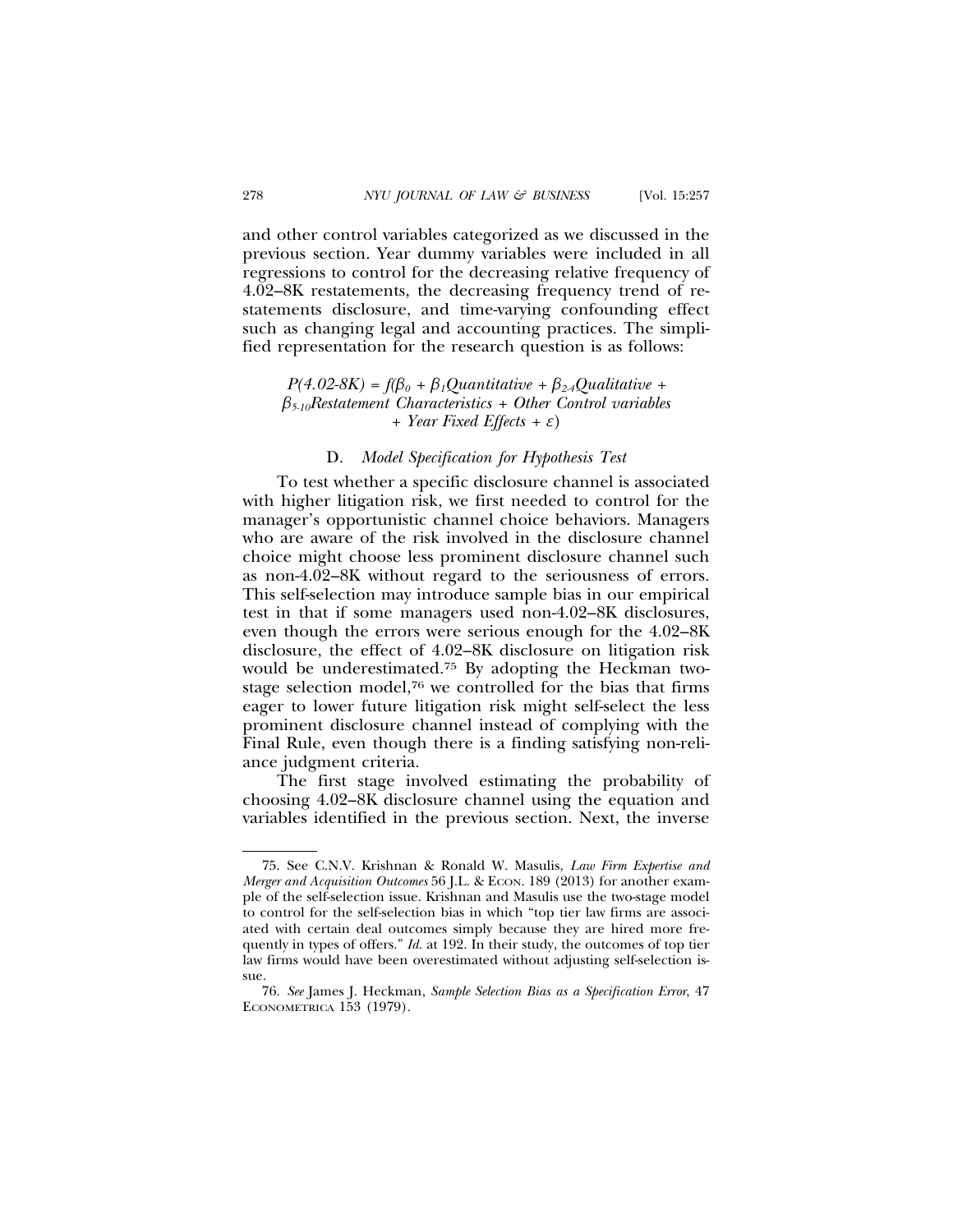Mills ratio (INVERSEMILLS) was calculated based on the logit regression results in equation (1). By incorporating this ratio in the second-stage equation, we controlled for the possibility of firms choosing less prominent disclosure channels to lower the litigation risk. In equation (2), we dropped the qualitative consideration variables and included other variables in equation (1) to abide by the Heckman exclusion condition that requires one or more variables in the first-stage regression to be excluded in the second-stage regression.

The dependent variable (LITIGATION) is an indicator variable having a value of one if the disclosed restatement is identified as related litigation by Audit Analytics, and zero otherwise. We measure the three-day stock return around the restatement filing date (3DAY\_RETURN)<sup>77</sup> to capture the price impact of the restatement announcements. In addition, historical share turnover, pre-restatement period return, post-restatement period stock response, financial industry dummy are included, but not reported, to control for other factors influencing the litigation risk.

The main variable of interest is 4.02–8K. We expect to have positive value for  $\beta_l$ , meaning that 4.02–8K channel choice is associated with higher future litigation risk after controlling for other risk factors. The logit regression to test our hypothesis can be presented as follows:

 $P(LITIGATION) = f (\beta_0 + \beta_1 4.02-8K + \beta_2 REPEAT +$ b*33DAY\_RETURN +* b*4INVERSEMILLS + Other Control variables + Year Fixed Effect +*  $\varepsilon$ *)* 

### III.

# ANALYSIS OF RESULTS

## A. *Test of Determinants of Non-Reliance Judgment*

We tested seven different quantitative measures for nonreliance judgments. Since the three-year average income is statistically the most optimal denominator to normalize the size of misstated error,78 we use this measure to divide the size of error for the quantitative consideration category.

<sup>77. 3</sup>DAY\_RETURN is a continuous variable representing compounded raw returns over the three-day return around the restatement filing date.

<sup>78.</sup> Results are available upon request.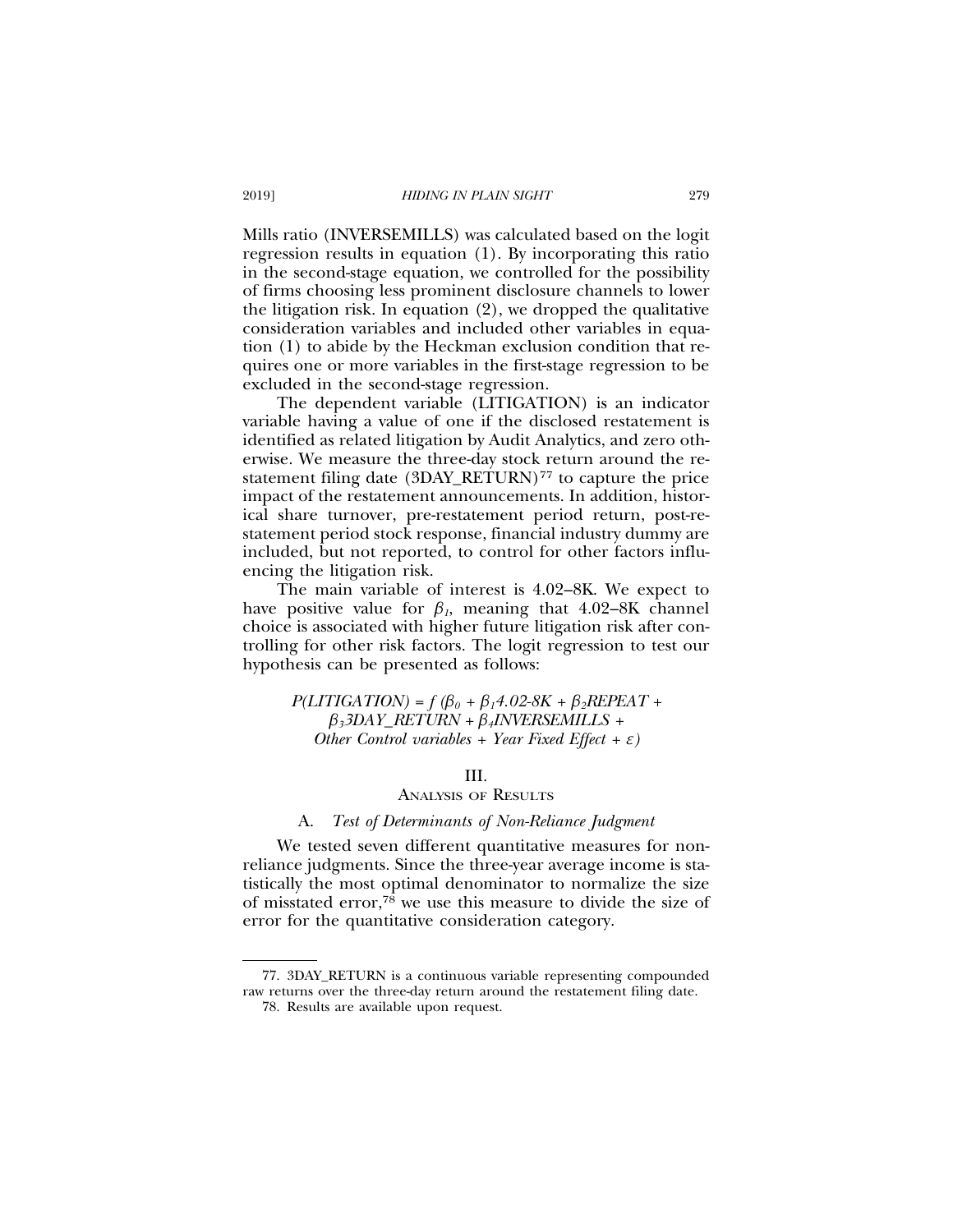Model 1 in Table 3 documents regression results using all restatements' sample data. LOSS and INCREASE have significant and positive effect on the 4.02–8K disclosure channel choice, and FRAUD, SEC and SEVERITY variables have significantly positive coefficients as predicted.79

| Dependent variable             | $4.02 - 8K$     |        |                          |          |                          |          |  |
|--------------------------------|-----------------|--------|--------------------------|----------|--------------------------|----------|--|
|                                | Predicted       |        | Model 1                  |          | Model 2                  |          |  |
|                                |                 | sign   | Coeff.                   | p-value  | Coeff.                   | p-value  |  |
| Quantitative                   |                 | $+$    | ***<br>2.041             | 0.00     | $3.624***$               | 0.00     |  |
| Oualitative                    | <b>TREND</b>    | P      | $-0.186$ <sup>*</sup>    | 0.05     | $-0.109$                 | 0.53     |  |
|                                | <b>LOSS</b>     | ?      | $0.460\,^{***}$          | 0.00     | $0.715\,$ $^{***}$       | 0.00     |  |
|                                | <b>INCREASE</b> | ?      | $0.417***$               | 0.00     | 0.206                    | 0.34     |  |
| Restatements                   | <b>FRAUD</b>    | $+$    | $1.313$ **               | 0.02     | $2.443$ **               | 0.03     |  |
| Characteristics                | <b>SEC</b>      | $^{+}$ | $0.980\,^{\ast\ast\ast}$ | 0.00     | $2.110***$               | 0.00     |  |
|                                | <b>NUMBER</b>   | $^{+}$ | 0.012                    | 0.39     | 0.096                    | 0.12     |  |
|                                | <b>CORE</b>     | $^{+}$ | $0.258\,$ $^\ast\!$      | 0.04     | $0.781\,^{\ast\ast\ast}$ | 0.00     |  |
|                                | <b>PERIOD</b>   | $^{+}$ | $0.087*$                 | 0.08     | $0.226$ **               | 0.02     |  |
|                                | <b>SEVERITY</b> | $+$    | $0.349***$               | 0.00     | $-0.154$                 | 0.24     |  |
| Constant                       |                 |        | $-2.082$ ***             | 0.00     | $-3.236$ ***             | 0.00     |  |
| <b>Other Control variables</b> |                 |        |                          | Included |                          | Included |  |
| Year Fixed Effect              |                 |        | Included                 |          | Included                 |          |  |
|                                | Sample size     |        | 3,389                    |          | 1,127                    |          |  |
|                                | Pseudo R2       |        | 0.125                    |          |                          | 0.279    |  |

**TABLE 3: Determinants of Non-Reliance Judgment**

NOTE: \*, \*\*, and \*\*\* indicate statistical significance for each regression coefficient at the 10 percent, 5 percent, and 1 percent levels, respectively, based on two-tailed (one-tailed) t-statistics without (with) a predicted sign. All significance levels are calculated based on robust standard errors corrected for firm-level clustering. Model 1 includes all restatements. Model 2 includes restatements filed by unique firms after 2007.

Audit Analytics reports that the number of restatements disclosed by firms increased by 69% right after the enactment of the Final Rule, and dropped by 31% two years later.80 Thereafter, the number of restatement disclosures has re-

<sup>79.</sup> Hereafter, other control variables are included but not reported individually. Results are available upon request.

<sup>80.</sup> AUDIT ANALYTICS, 2014 FINANCIAL RESTATEMENTS; A FOURTEEN YEAR COMPARISON (2015), https://www.complianceweek.com/sites/default/files/ AuditAnalytics\_RestatementRpt\_4-15.pdf.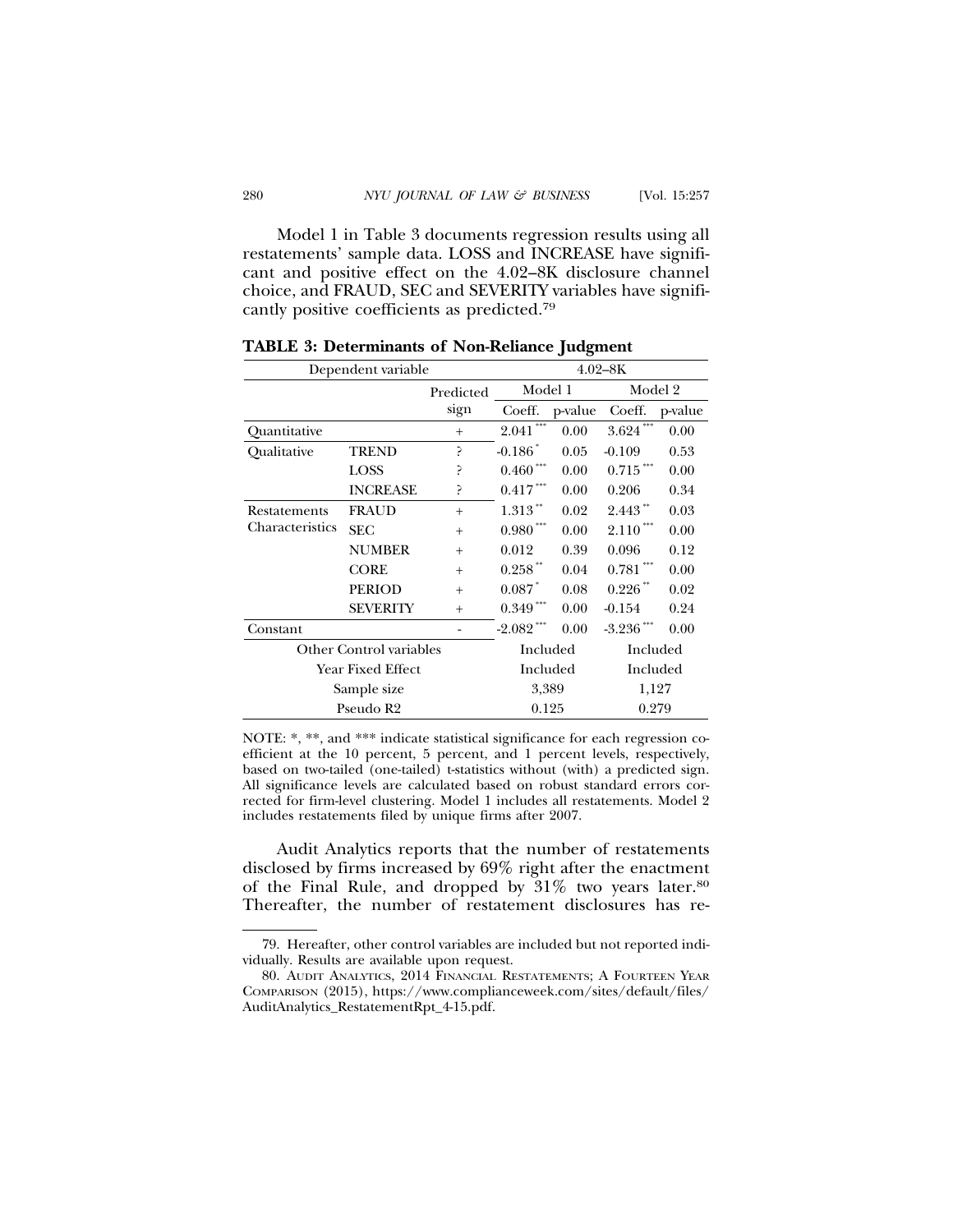mained stable.81 To address the concern that transitory period of the Sarbanes–Oxley Act might drive the main results, we removed the restatements data disclosed between August 2004 and December 2006, and ran the regression as a sensitivity test. The untabulated results were similar to that of the full sample, implying that the temporary surge of restatements after the new regulation did not drive the main findings.

The last sensitivity test was conducted to mitigate the concern that a significant portion of restatements are repeatedly disclosed by the same firms, and these firms' specific characteristics might drive the main findings of this paper. In fact, 56% of the restatements were filed by firms that restated their past financial statements more than once. In Model 2 of Table 3, we excluded the second and subsequent restatements filed by the same firms and restatements disclosed before 2007, and documented similar results to those in the previous sensitivity test and the main findings.

### B. *Test of Hypothesis*

Table 4 reports the effect of 4.02–8K disclosure on the likelihood of future securities class action lawsuits after controlling for the price impact of restatements, self-selection bias, and other factors affecting litigation risk. We used equation (1) for the first-stage regression of Heckman's two-stage model. The inverse Mills ratio was calculated based on this first-stage regression prediction and added to the second-stage regression as one of control variables. Table 4 presents the second-stage regression.

<sup>81.</sup> *Id.* The annual average restatements filings are 898 in the last seven years and 843 in the last three years in our sample period.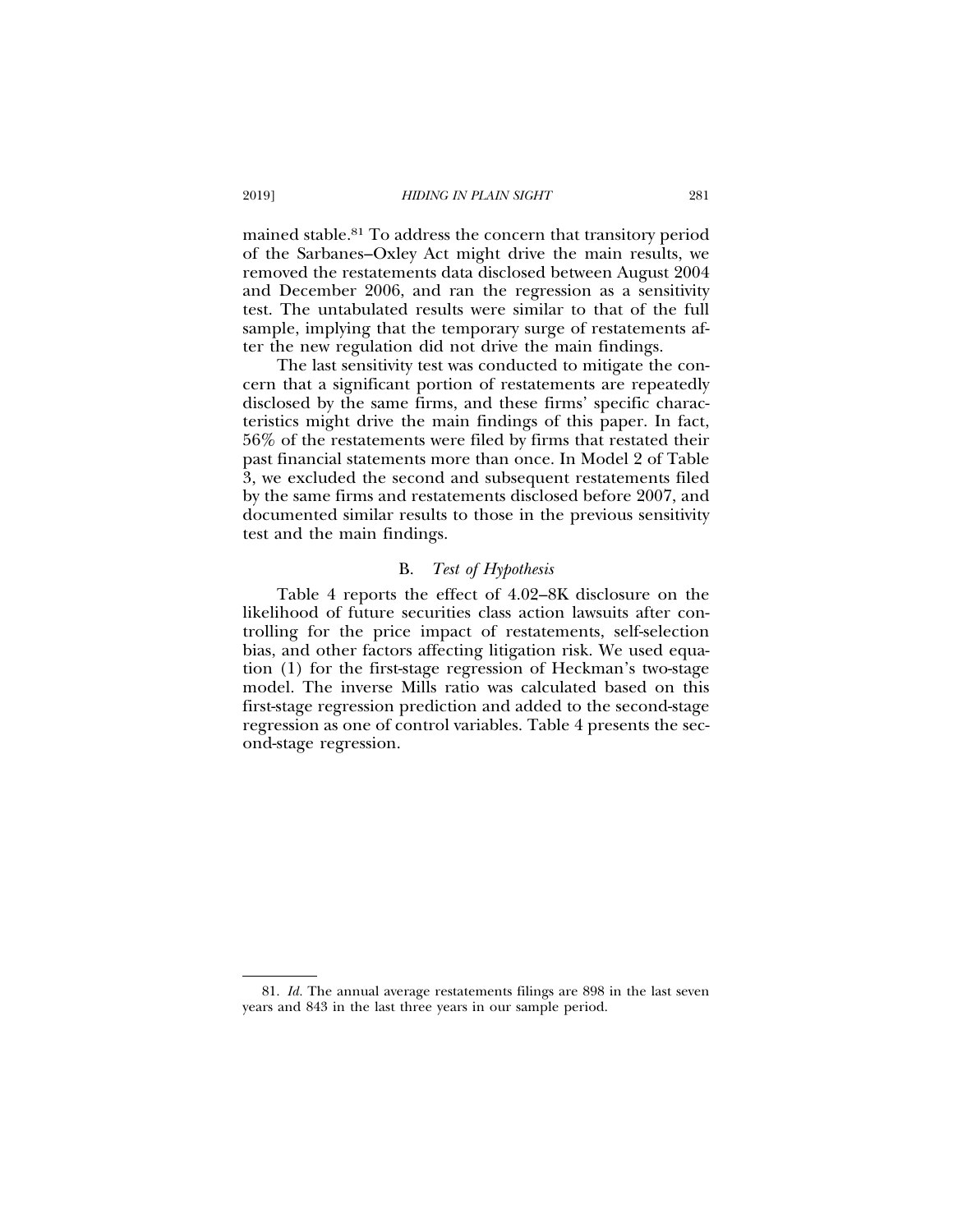# **TABLE 4: 4.02–8K Restatements and Litigation Risk**

# **Panel A: Model 1**

| Dependent variable       | <b>LITIGATION</b> |                |         |              |         |
|--------------------------|-------------------|----------------|---------|--------------|---------|
|                          | Predicted         | Model1 ALL     |         | Model1 ND    |         |
|                          | sign              | Coeff.         | p-value | Coeff.       | p-value |
| $4.02 - 8K$              | $^{+}$            | $0.213*$       | 0.07    | 0.099        | 0.27    |
| <b>REPEAT</b>            | ?                 | $0.289**$      | 0.03    | $0.453***$   | 0.00    |
| <b>3DAY RETURN</b>       |                   | $-4.778$ ***   | 0.00    | $-4.898***$  | 0.00    |
| <b>INVERSEMILLS</b>      | ς                 | $-1.828$       | 0.12    | $-2.607$ **  | 0.05    |
| Constant                 |                   | $-3.990$ ***   | 0.00    | $-3.700$ *** | 0.01    |
| Control variables        |                   | Included       |         | Included     |         |
| <b>Year Fixed Effect</b> |                   | Included       |         | Included     |         |
| Sample size              |                   | 2,728<br>2,866 |         |              |         |
| Pseudo R2                |                   | 0.133          |         | 0.130        |         |

# **Panel B: Model 2**

| Dependent variable       | <b>LITIGATION</b> |                      |         |                       |         |
|--------------------------|-------------------|----------------------|---------|-----------------------|---------|
|                          | Predicted         | Model2_ALL           |         | Model2_ND             |         |
|                          | sign              | Coeff.               | p-value | Coeff.                | p-value |
| $4.02 - 8K$              | $+$               | $0.482$ **           | 0.02    | $0.539***$            | 0.03    |
| <b>3DAY RETURN</b>       |                   | $-4.614$ **          | 0.00    | $-4.257$ ***          | 0.00    |
| <b>INVERSEMILLS</b>      | ς                 | $-1.670$             | 0.20    | $-2.768$ <sup>*</sup> | 0.07    |
| Constant                 |                   | $-2.620"$            | 0.06    | $-1.488$              | 0.23    |
| Control variables        |                   | Included<br>Included |         |                       |         |
| <b>Year Fixed Effect</b> |                   | Included             |         | Included              |         |
| Sample size              |                   | 1,052                |         | 1,002                 |         |
| Pseudo R <sub>2</sub>    |                   | 0.165                |         | 0.150                 |         |

NOTE: \*, \*\*, and \*\*\* indicate statistical significance for each regression coefficient at the 10%, 5%, and 1% levels, respectively, based on two-tailed (one-tailed) t-statistics without (with) a predicted sign. All significance levels are calculated based on robust standard errors corrected for firm-level clustering. Model with ALL (ND) suffix includes (excludes) dismissed cases. Model 1 includes all restatements. Model 2 includes restatements filed by unique firms after 2007.

Model1\_ALL in Panel A of Table 4 shows that the stock market return (3DAY\_RETURN) is negatively associated with litigation risk and statistically significant at the 1% level, imply-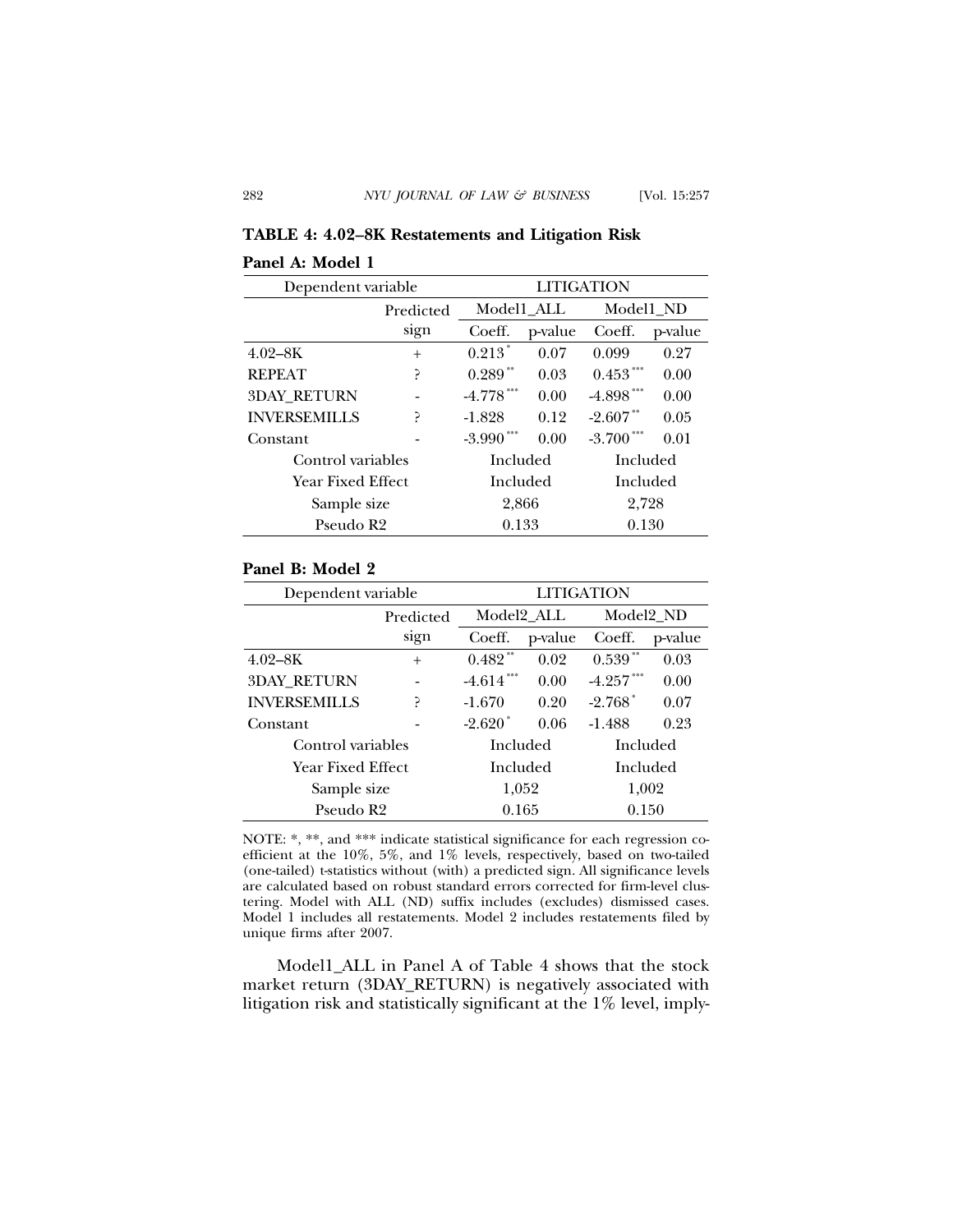ing that the negative price impact is associated with higher litigation risk. More importantly, after controlling for price impact and other variables affecting litigation risk, we find a positive and significant association between the 4.02–8K restatements disclosure channel and securities class action litigation risk. This finding implies that the 4.02–8K disclosure channel choice is associated with about a  $24\%$  (=  $\exp(0.213)$ -1) increase in the odds of a future class action lawsuit, holding all other factors constant.

This result holds in most sensitivity tests using limited samples. In Model1, ND, we deleted dismissed cases and used the not-dismissed litigation sample. Model1\_ND in Panel A had a positive, but not significant value for 4.02–8K. However, REPEAT variable had a significant effect in both regressions in Panel A, implying that unobservable characteristics of firms that repeat restatements several times might drive this insignificant result in Model1\_ND. To test this possibility, we used the unique firm sample in Panel B of Table 4 after deleting the second and subsequent restatements filed by the same firm. At the same time, we deleted the restatements announced between August 2004 and December 2006 for sensitivity test in Panel B.

The coefficients of 4.02–8K in both Model2\_ALL and Model2\_ND in Panel B of Table 4 are significantly positive, confirming that the disclosure channel choice has a significant effect on future litigation risk even in the restricted sample and that restatement repeating firms are responsible for the insignificant result in Model1\_ND.

In sum, 4.02–8K disclosure channel choice itself is associated with higher securities class action suits risk, supporting the possibility that firms may choose to shun the requirement of the Final Rule to lower the litigation cost.

### **CONCLUSION**

The non-reliance judgment is related to the materiality judgment. However, the immediate and prominent disclosure requirement of Item 4.02 on Form 8-K makes the non-reliance judgment quite different from the general materiality judgment. Using a comprehensive restatements database, this study examined the implied criteria firms use to make nonreliance judgments about the errors in their past financial statements. Based upon these criteria, we estimated the likeli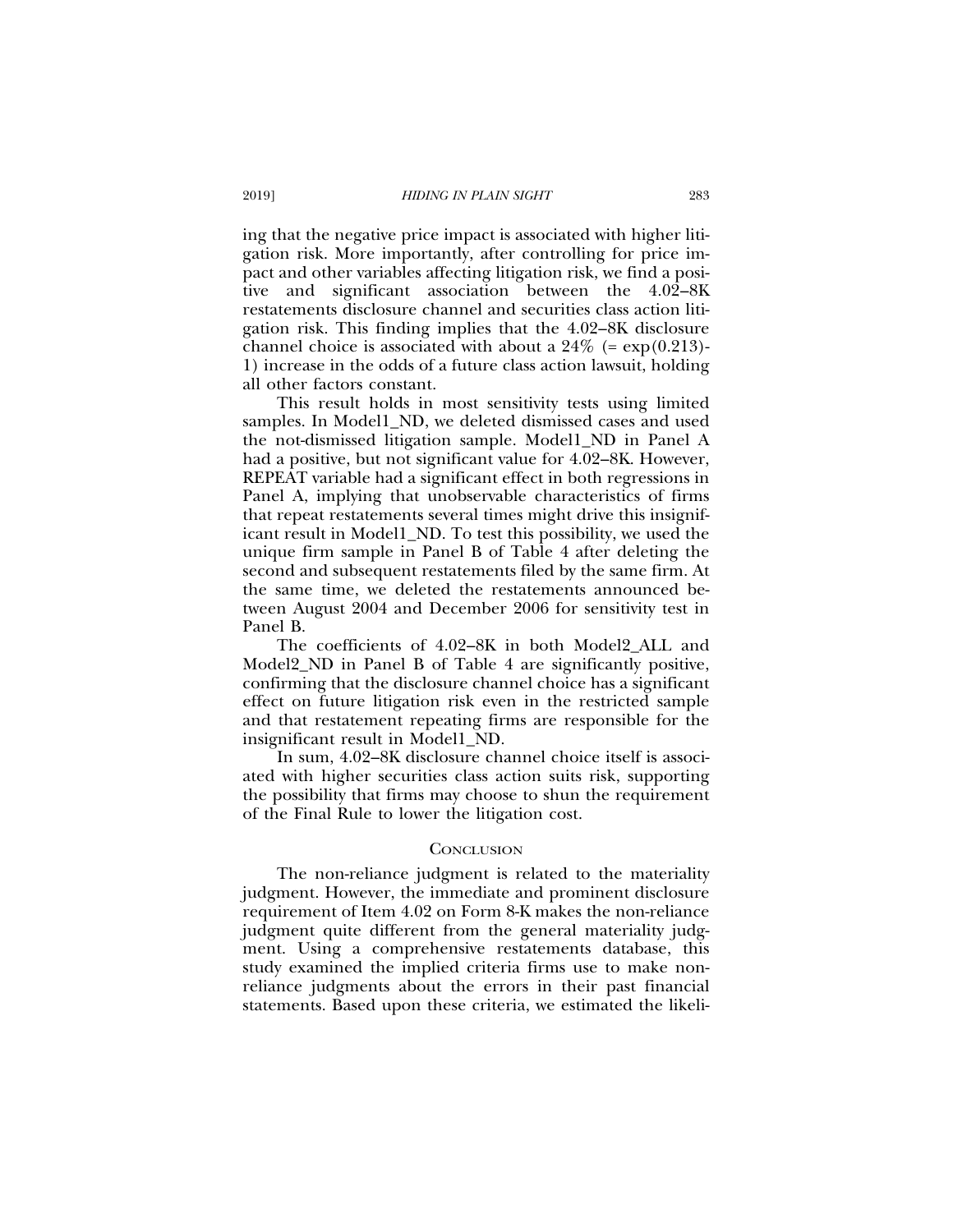hood of the 4.02–8K restatement disclosure choice to control for endogeneity, a tendency of firms to select the less prominent disclosure channel to avoid future litigation risk. This estimation allows us to use the Heckman two-stage model and to find that a pronounced restatement disclosure channel such as 4.02–8K is more likely to be associated with higher future litigation risk, which sheds some light on the current popularity of non-4.02–8K restatements.

This paper provides important implications for practitioners and regulators. The 4.02–8K disclosure is required when the misstatement is sufficient to warrant a non-reliance judgment. If the defendant deliberately misled investors by using a stealth restatement to correct prior material errors, plaintiffs could allege that the defendant intentionally violated the Final Rule to hide material information, thus meeting the scienter requirement.82 If the stock market response to a 4.02–8K disclosure is negligible, this small or no price impact can be evidence that the presumption of reliance cannot be applied. Therefore, defendants can move for dismissal of the securities class suits at the certification stage without incurring significant legal cost.

The SEC might better serve the one of the main goals of securities law—disclosure of material information to investors—by providing management with more guidance as to the types of errors that warrant a non-reliance judgment and the attendant 4.02–8K disclosure. This approach could be effective to curb firms' opportunistic disclosure channel choice to minimize litigation risk by making the information more difficult to discern when part of a complex periodic disclosure, thereby frustrating the intent of the 2004 amendment to the Form 8-K filing requirement.

Currently, firms attempt to minimize the litigation risk by making information more difficult to discern as part of a complex periodic disclosure, which frustrates the intent of the 2004 amendment to the Form 8-K filing requirement. By providing more guidance as to the types of errors that warrant a non-reliance judgment and the attendant 4.02–8K disclosure, the SEC could efficiently curb firms' opportunistic choices of disclosure channel, and therefore better regulate the disclo-

<sup>82.</sup> *See, e.g.*, Matrixx Initiatives, Inc. v. Siracusano, 563 U.S. 27 (2011).